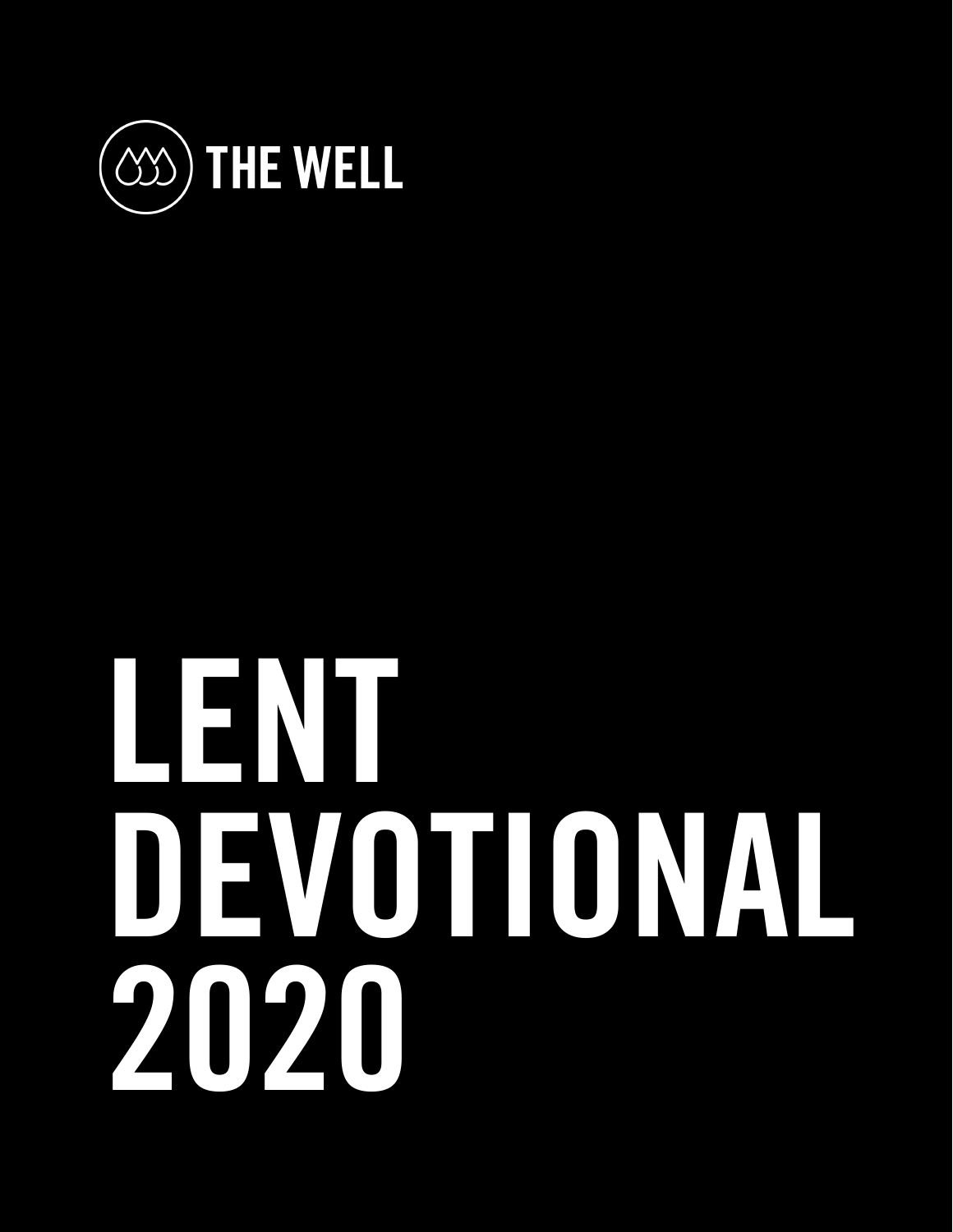

# **"HE MUST INCREASE, BUT I MUST DECREASE." (JOHN 3:30)**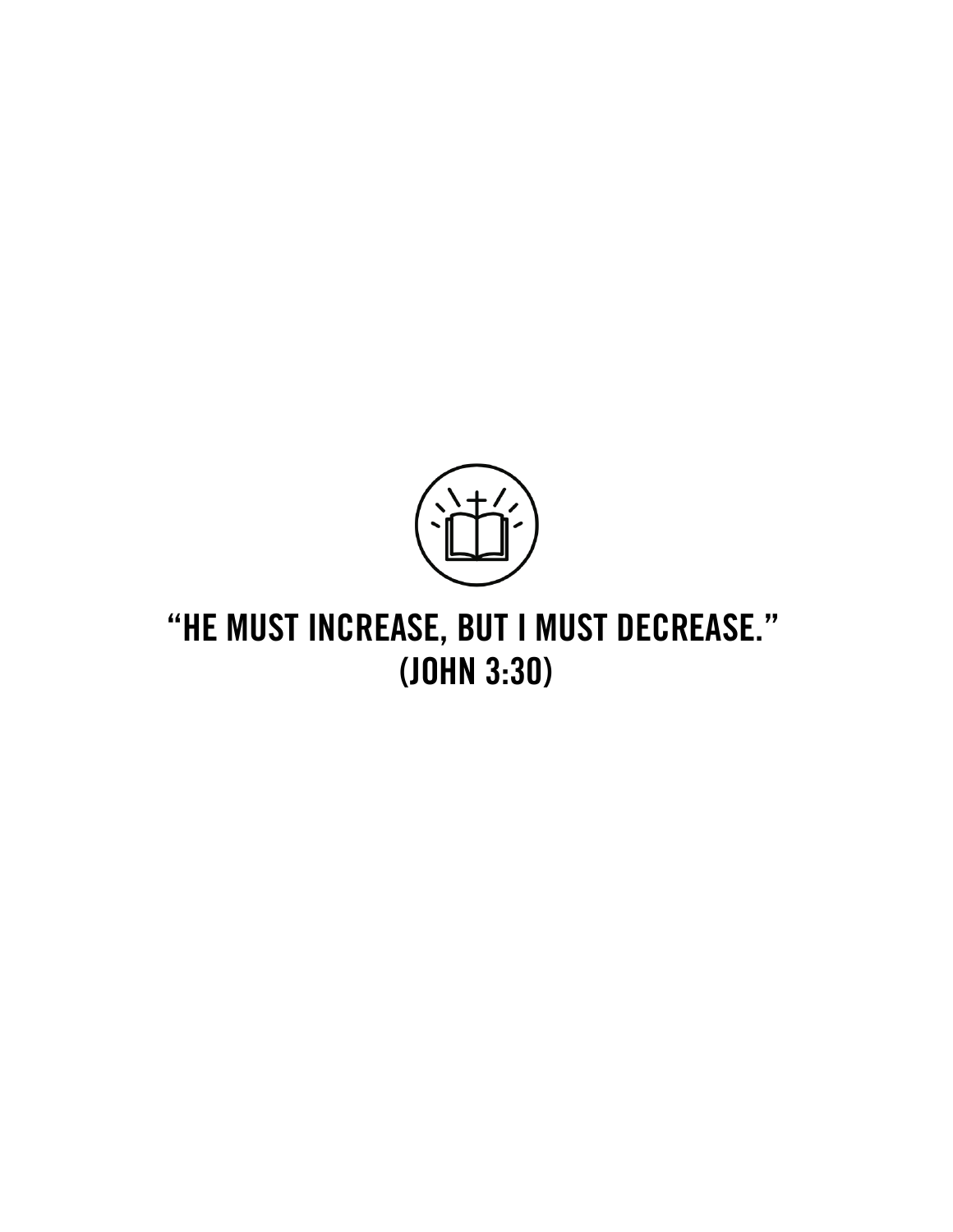#### **INTRODUCTION**

*"John answered them, 'I baptize with water, but among you stands one you do not know, even he who comes after me, the strap of whose sandal I am not worthy to untie." (John 1:26-27)* 

*Welcome to The Well's 2020 Lent Devotional!* In the passage above, we have a man named John the Baptist. From the powerful and wonderful things he did to the way he dressed (in camel's hair) and the way he ate (locusts and wild honey), there's no denying that John was someone who lived a radical life for Jesus. Despite all the things he did though, John understood that his primary calling was to prepare the way for Christ, knowing that He would be the One who would come to take away all sins.

During John's ministry, people flocked from all over to see him and asked who he was and what his story was about. As people followed John, they started proclaiming him to be the Savior. That brings us to the passage above where John denies those claims saying that he's not worthy of the One who is to come. He went on to point others toward the Messiah Jesus instead, preaching a message of repentance from sin.

Sin tells us we honor ourselves, our needs, and our desires, more than we worship, love, and honor God. Sin tells us that we, in fact, believe ourselves to be our own Christ. John's declaration of Jesus' identity is an act of repentance where he is taking himself off of the throne and showing that *only Jesus* is worthy of worship. John is not the Messiah, not even close, and he knew someone greater was coming. With this in mind, John called people to repent from their sins and prepare for the Messiah: *the better one to come*. Instead of living for himself, John intentionally set his hope and trust in the One who is greater.

John preparing the way for Jesus is the heart of Lent. It serves as a reminder to prepare, reflect, and make room for the way of the Lord in our lives. It calls us to make room for Him in our thoughts, days, activities, and affections. It leads us to sit at the feet of God where we realize our imperfections and are reminded of our need for the One who is mightier and greater than us. As we reflect on who we are and what Jesus has done for us, it will stir up our affections to be more in awe and in love with Jesus. John's message still rings true for us today as we prepare the way for the Lord to come!

Traditionally, the Lenten season is a time where we give up comforts that we often find ourselves depending on more than we depend on Jesus. This year, however, we want to have a heart like John the Baptist, who didn't only give up things, but also actively prepared for Jesus. As a church, rather than giving up something, we want to prepare, or *add* things to make way and room for our great Savior. That means giving God our *all* — our devotion, our time, and our heart. Rather than give up *for God*, let's give things *to God,* using this time to prepare by taking our eyes off of ourselves and looking towards our need for Jesus.

As we prepare for the celebration of the Resurrection of Jesus on Easter Sunday, our prayer is that your time spent in this devotional over the next 40 days will serve you well and help you grow in affection and devotion for Christ, our Resurrected Savior.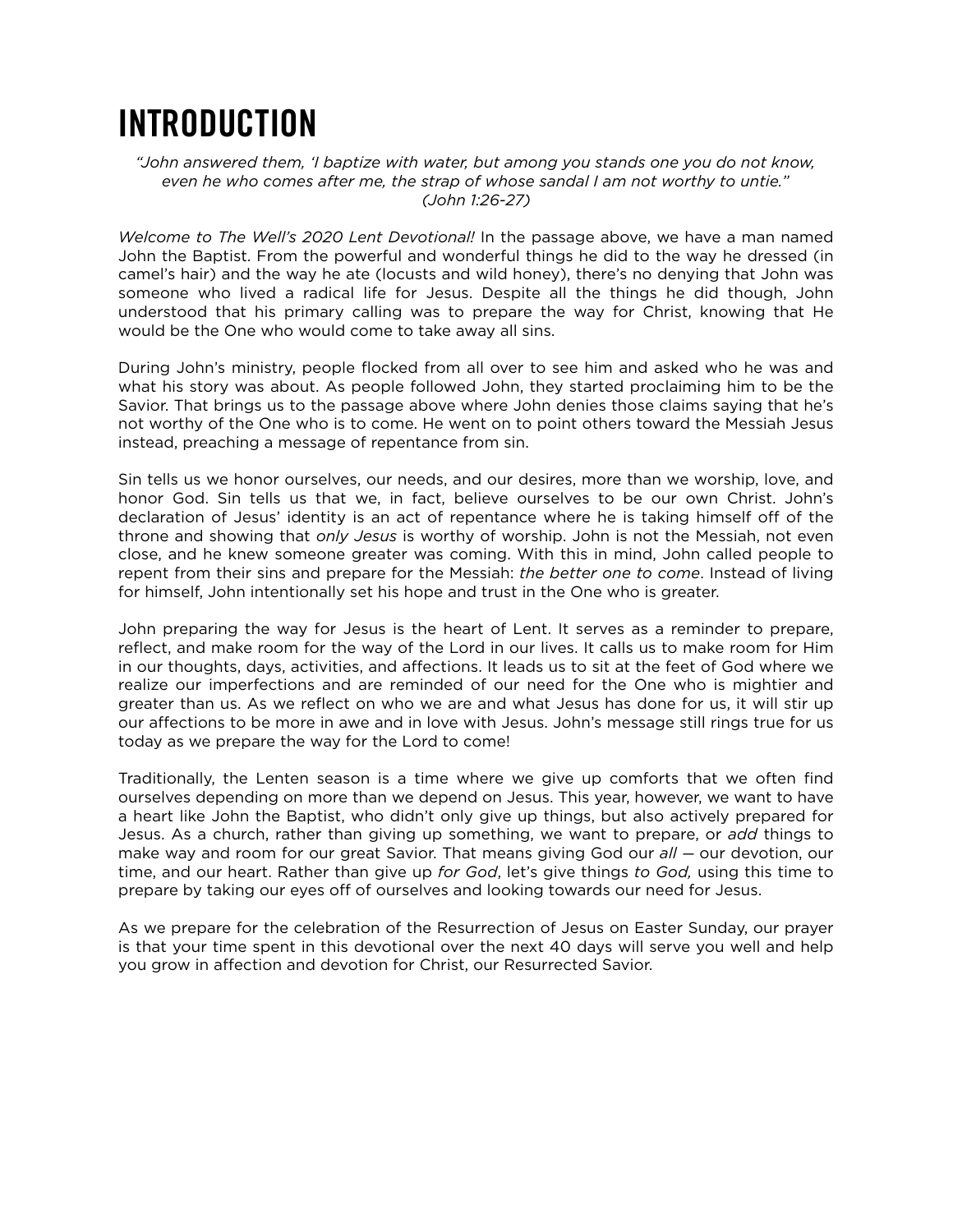# **HOW TO USE THIS DEVOTIONAL**

Below are the guidelines for using this devotional. We really want to stand under the authority of God's Word and begin to wrestle with letting His Word transform our lives. We want to dwell on the Word of God, praying that it will become like braille — that each paragraph, each sentence, each word would stand out. As a church, one of our distinctives is that we are: "Empowered by the Spirit and guided by the Word." We want to add this into our lives this season to give Him the proper space in our hearts.

**PRE-DEVOTIONAL PRAYER:** Before each day's devotional, take 5 minutes to pray. Ask God for the Spirit to convict, move, mold, and transform your heart with the power of the living Word.

- Pray for calmness and clarity as you spend time with God.
- Pray that you would be sensitive to what the Spirit impresses on your heart.
- Pray that you will be able to see Christ in the passage, and what He's calling you to apply to your life.

#### **TIME:**

- Read the suggested passage until the Holy Spirit impresses something on your heart, or spend 15 minutes reading Scripture, whichever comes first. Take your time to prayerfully read, and write any verse (or verses) down that stick out to you. Begin to digest God's Word, and let it speak truth over your life. If you finish the passage with nothing, re-read the verses. *S-L-O-W D-O-W-N.*
- If you feel like the Spirit didn't impress anything on you after a few readings, that's okay! Write down what you appreciate or feel confused about in the passage. Was there a verse you liked? Write this down.

**POST-DEVOTIONAL PRAYER:** Take 10 minutes to pray over the Scripture. Ask the Spirit to convict you of where you need to apply the Gospel over your life.

- Pray over the verses you wrote.
- Pray over the convictions and areas where you need to apply the Word of God.
- Pray that the Spirit will remind you of the truths of Jesus during your day.
- Pray that the Spirit will lead conversations with people over your revelation.

**COMMUNITY:** We want you to be intentional in sharing God's Word with others. Share the verses that you wrote down with your family members, mentors, disciples, co-workers, roommates, spouses, neighbors, and anyone else you reach out to! Every day, write down someone you want to talk to about what you read and learned from the reading. Be in prayer about who you need to share the Word with. They can be Christians, non-Christians, or even someone you haven't talked to in years. Listen to the Holy Spirit here. Remember, He designed us for community.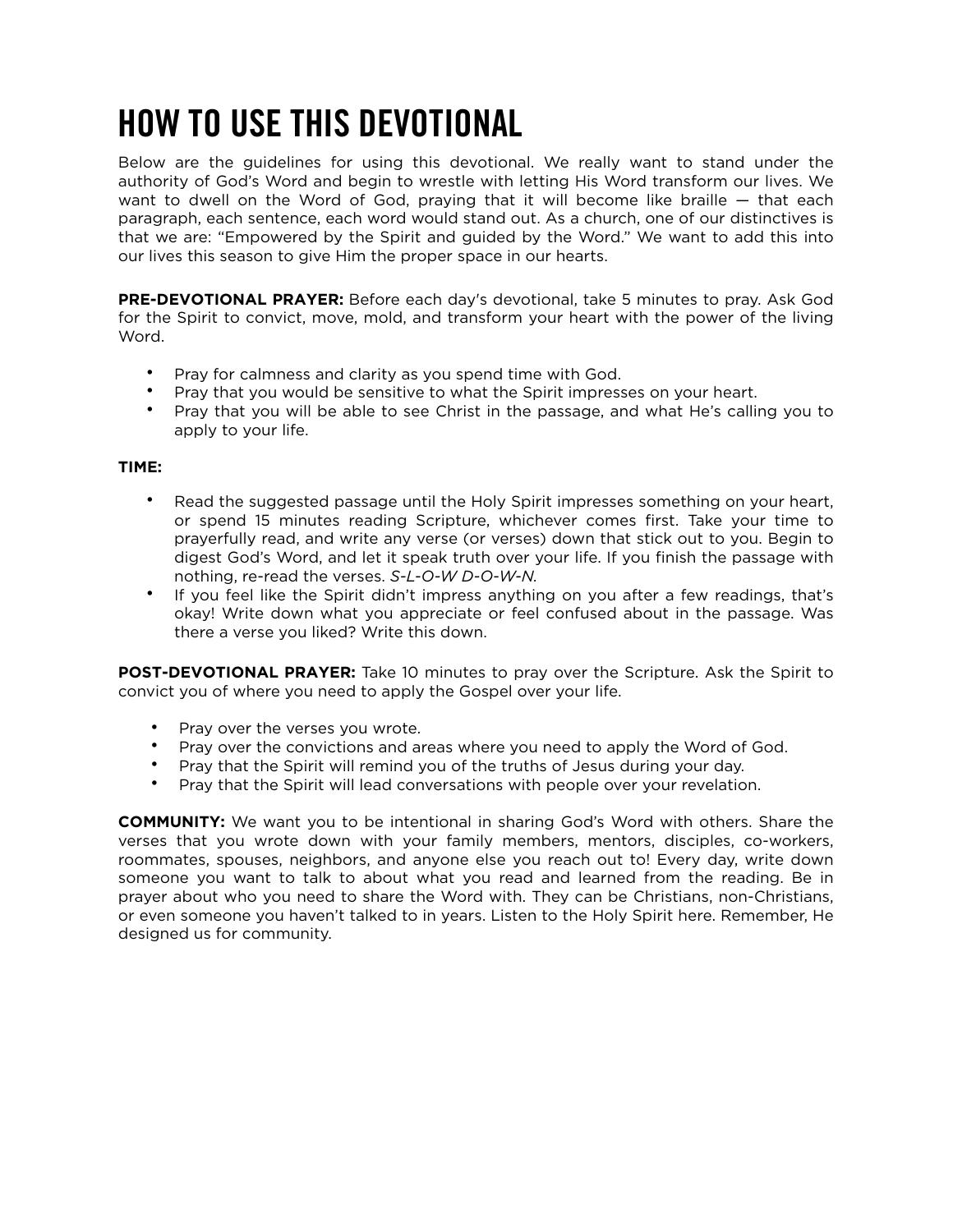#### **EXAMPLES**

*Below are two examples of what a devotional time might look like.*

#### **EXAMPLE 1:**

**PRE-DEVOTIONAL PRAYER:** *God, will You begin to transform my heart and let this Word become a foundation in my life? Give me wisdom and discernment as I begin to unpack Your Word. Open my eyes to wonder and may Your Spirit give me eyes to see the glimpses of Your glory that I cannot see on my own. Make me a doer of Your Word, reminding of your grace, that produces change in my life. I pray that Your Word would manifest an everquenching thirst to be in Your presence. Help me to see Your Son, Jesus, in this passage, and let me be able to see areas in my life where I need to be reminded of the Gospel. Let me hear Your voice as I begin to read. Thank you.* 

*In Jesus' name I pray, Amen.*

**DEVOTIONAL:** Read Titus 2 *What verses stick out? Write them down!*

**V 11** For the grace of God has appeared, **bringing** salvation for all people.

*Christmas! The grace of God appears in His Son Jesus to BRING salvation, that heaven would come down in Jesus to save me!* 

**V 12 Training** us to **renounce** ungodliness and worldly passions, and to live self-controlled, upright, and godly lives in the present age,

*God, what does this mean to "renounce ungodliness, and worldly passions"? Help me to see my heart that I may not tolerate ungodliness but renounce it.* 

**V 13** waiting for our blessed hope, the appearing of the glory of our great God and Savior Jesus Christ,

*Help me to LONG for the second coming of Jesus.* 

**V 14** who gave Himself for us to redeem us from all lawlessness and to purify for Himself a people for His own possession who are zealous for good works.

*As Christ gave up all of Himself to redeem me, help me see the sin in my heart and give up all things for His glory.* 

**POST-DEVOTIONAL PRAYER:** *Father, will you help me realize the power of what it means for Jesus to bring salvation to me. That Jesus would give up all things to come into this world to bring salvation to me. Help me understand the power of His love that I too will love people like this. That you will give me the courage to examine my heart and renounce the sins that are in my life. That with anticipation I will LONG for Jesus' second coming, preparing my life and heart, to bring salvation to people through Your Son, Jesus Christ. I am so thankful for the promises and joy of being in life with a Savior and Father who loves me; I pray that the Spirit will convict my heart to do good works.* 

*I thank you, in Jesus' name, Amen.* 

**COMMUNITY:** I will share this with Josh when we meet up for discipleship, being reminded of the joy of keeping our eyes on Christ.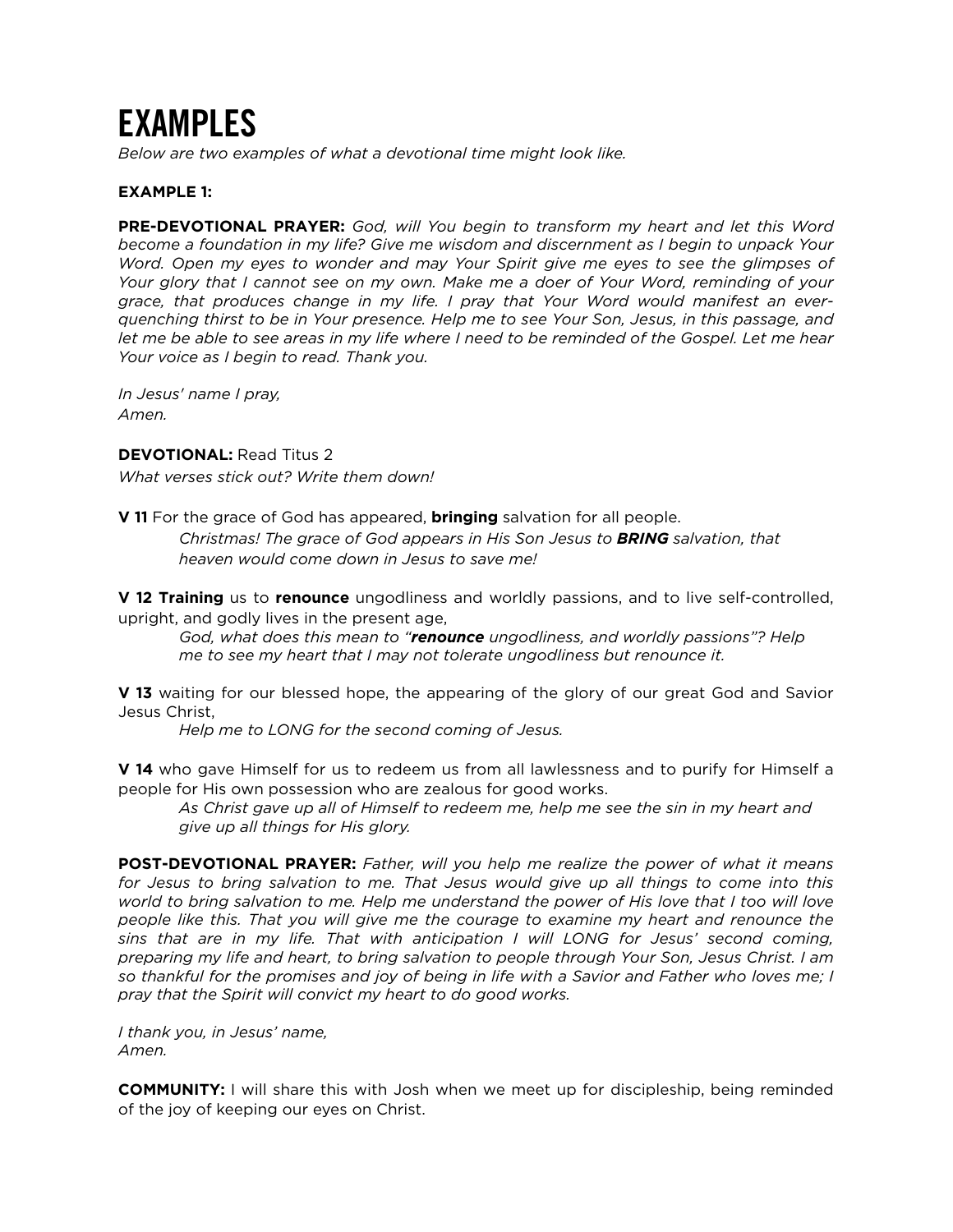#### **EXAMPLE 2:**

**PRE-DEVOTIONAL PRAYER:** *Father God, I thank You for time with You this morning. I thank You for giving me another day in which I can live. I know You sustain the very breath in my lungs, and so I praise you for today. Spirit, I pray that you would open up my eyes to what You want me to see today. Show me what my soul needs, and let me find strength in You. Thank You for the Scriptures; I pray they would speak, even now. Let me see You even more clearly, Christ.* 

*In Jesus' name, Amen.* 

#### **DEVOTIONAL:** Read 1 Timothy 1

*What verses stick out? Write them down!* 

*Immortal* – Wow, what a powerful word! God is immortal. He can never die. Nothing can kill Him. He has lived forever, and He will live forever! "Immortal," as a noun, is defined as: "an immortal being, especially a god of ancient Greece or Rome." I know Paul is writing in this context, so I wonder if this was even intentional there. He is far higher than those false gods. They cannot live forever because they have never even lived! Yet, our God is immortal.

Yet, in great mystery, our God did die in Jesus… Jesus experienced death so that we, who are *very* mortal, may now experience the immortality that is found in God. We will now live forever as well. Praise Jesus! This unreachable word, this thing our soul longs for, immortality, it is found in God, and now, because God is found in us, we have this as well.

**POST-DEVOTIONAL PRAYER:** *Jesus, thank You for giving me immortality. I will never die. In*  fact, in John 8 you promised this. That all who believe in you will never actually experience *death. We will go from temporary life, to eternal life. You are good.* 

*Father, I pray that I would think on this today and worship you for who you are. Spirit, I pray that you would also remind me that this immortality is only found in you. That those who reject you will not live forever, but they will die, forever. Let me be bold in sharing with them the One who holds eternality in His hands. I love you, beautiful Savior. I thank you for this day.* 

*In Jesus' name, Amen.* 

**COMMUNITY:** I will share this with my wife, and just let her know how I was encouraged. I will also seek to share this with James. I'm not sure how to bring this up, but I want him to know God. I will pray that God opens doors, and that I can even just share that I was encouraged by that truth in the Bible today!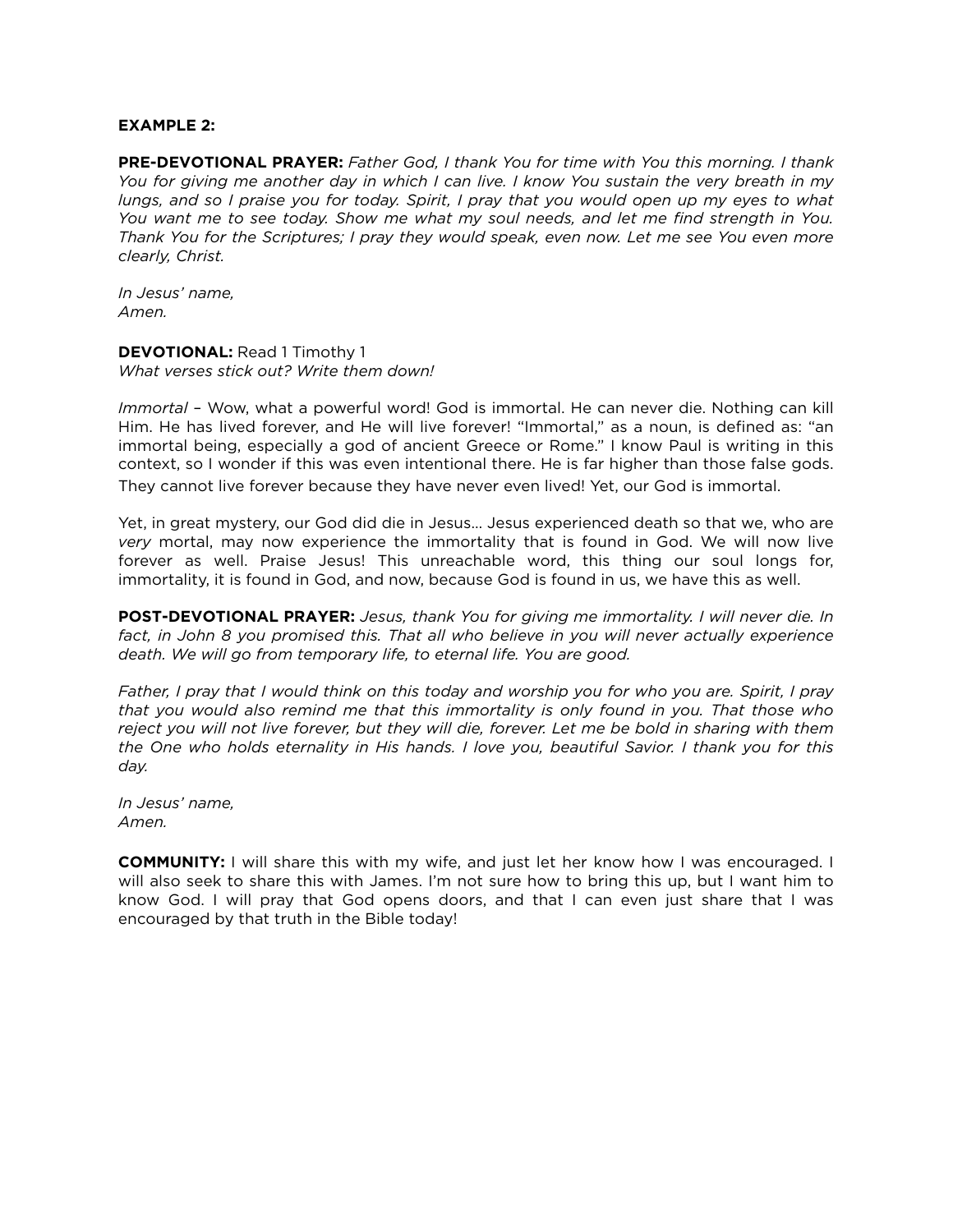# **DAY 1: WEDNESDAY, FEBRUARY 26**

**PRE-DEVOTIONAL PRAYER:** *Spend 5 minutes preparing your heart for the devotional time.* 

**DEVOTIONAL:** *Read Matthew 4:1-11 What verses stick out? Write them down!* 

**POST-DEVOTIONAL PRAYER:** *Spend 10 minutes praying over the Scripture and asking the Spirit to convict you of where you need to apply the Gospel in your life.*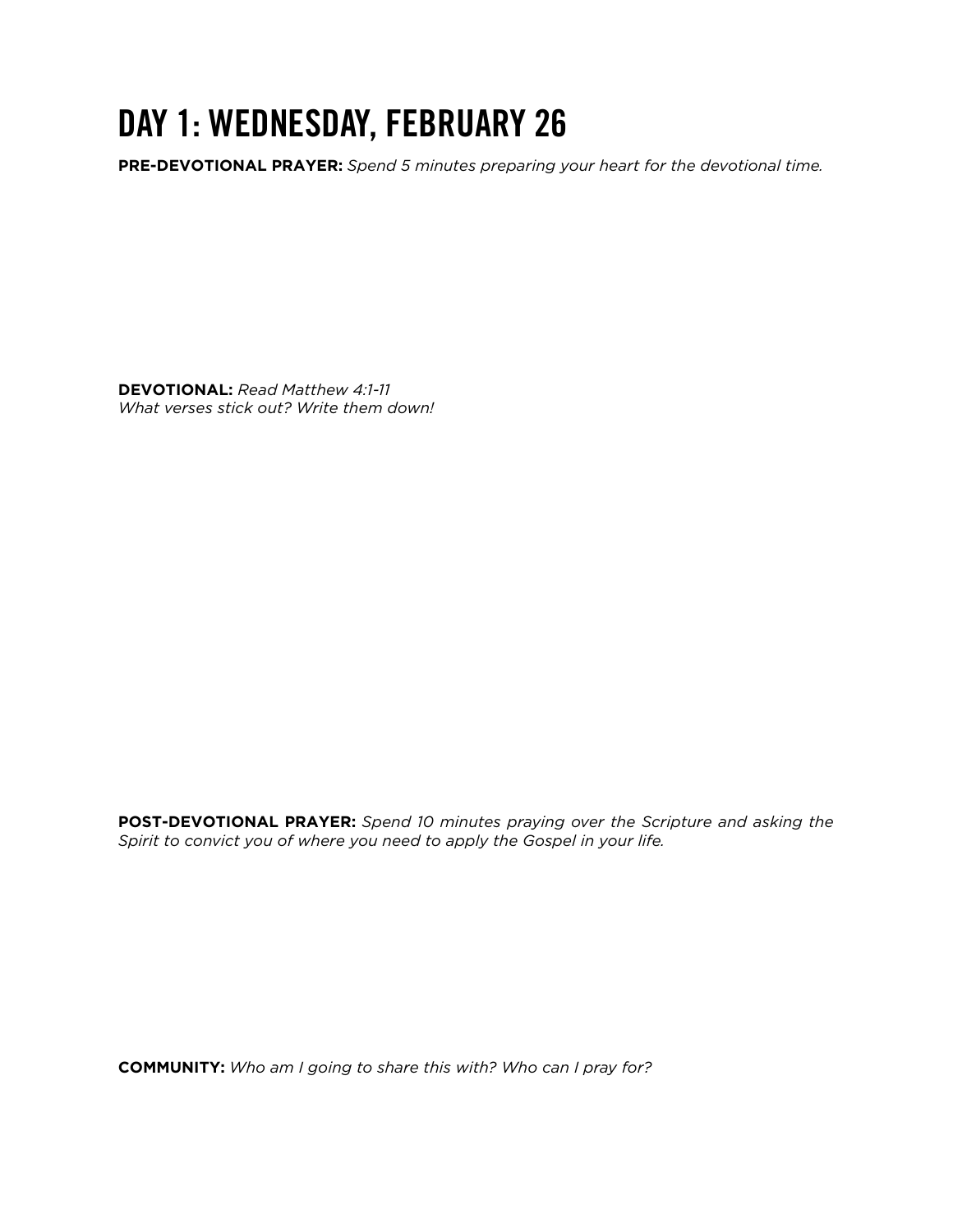# **DAY 2: THURSDAY, FEBRUARY 27**

**PRE-DEVOTIONAL PRAYER:** *Spend 5 minutes preparing your heart for the devotional time.* 

**DEVOTIONAL:** *Read Isaiah 6 What verses stick out? Write them down!* 

**POST-DEVOTIONAL PRAYER:** *Spend 10 minutes praying over the Scripture and asking the Spirit to convict you of where you need to apply the Gospel in your life..*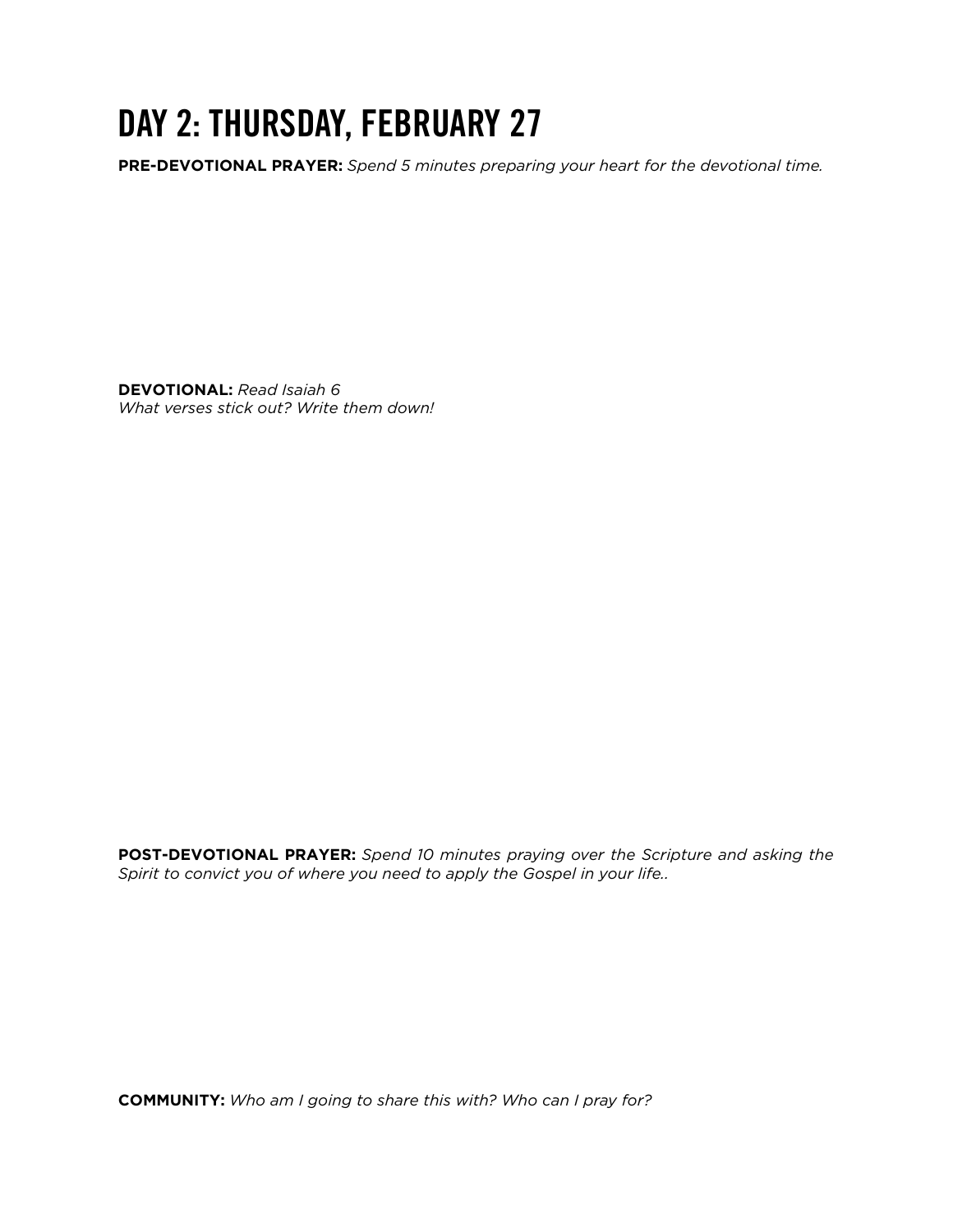# **DAY 3: FRIDAY, FEBRUARY 28**

**PRE-DEVOTIONAL PRAYER:** *Spend 5 minutes preparing your heart for the devotional time.* 

**DEVOTIONAL:** *Read Matthew 3 What verses stick out? Write them down!* 

**POST-DEVOTIONAL PRAYER:** *Spend 10 minutes praying over the Scripture and asking the Spirit to convict you of where you need to apply the Gospel in your life.*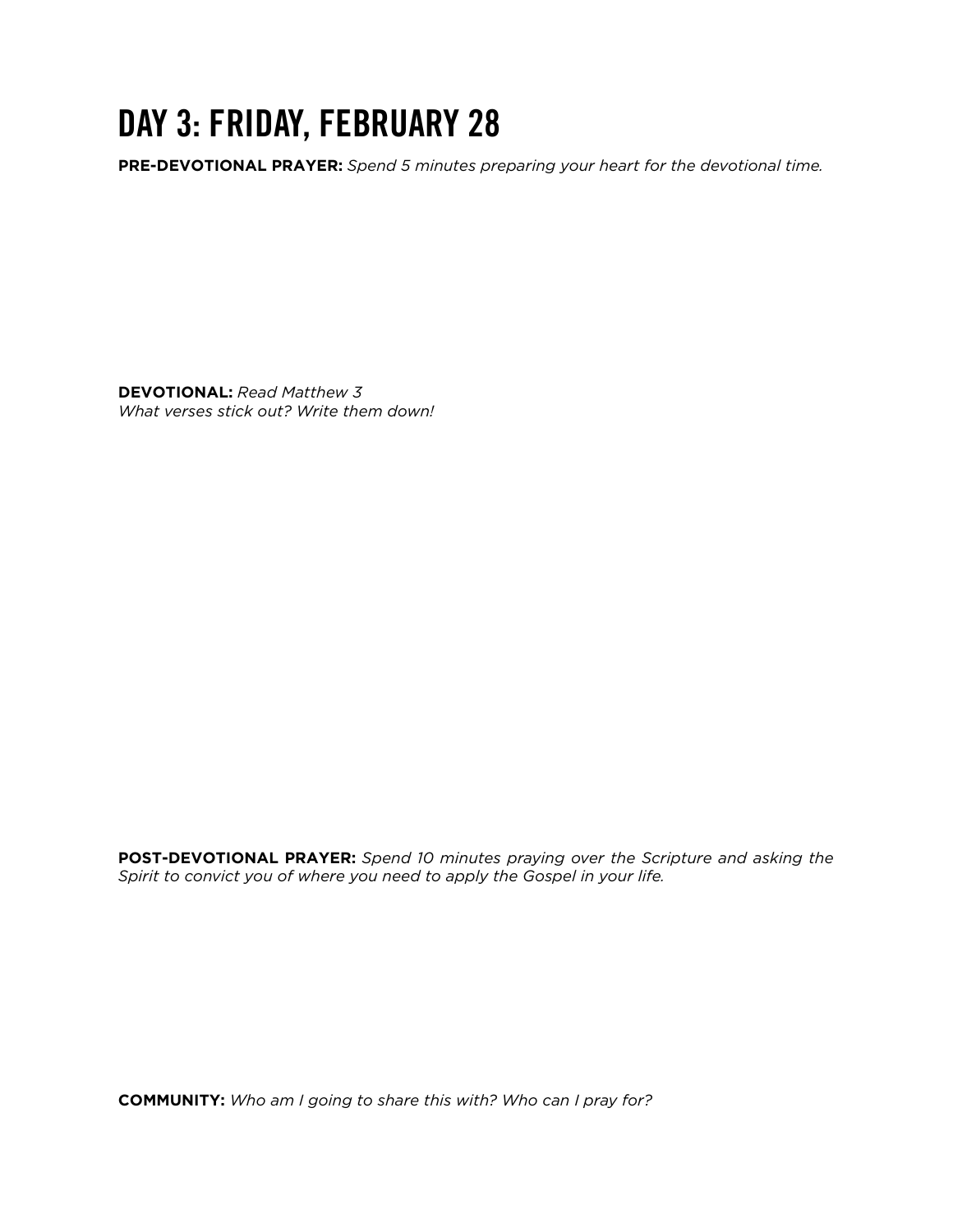# **DAY 4: SATURDAY, FEBRUARY 29**

**PRE-DEVOTIONAL PRAYER:** *Spend 5 minutes preparing your heart for the devotional time.* 

**DEVOTIONAL:** *Read Daniel 1 What verses stick out? Write them down!* 

**POST-DEVOTIONAL PRAYER:** *Spend 10 minutes praying over the Scripture and asking the Spirit to convict you of where you need to apply the Gospel in your life.*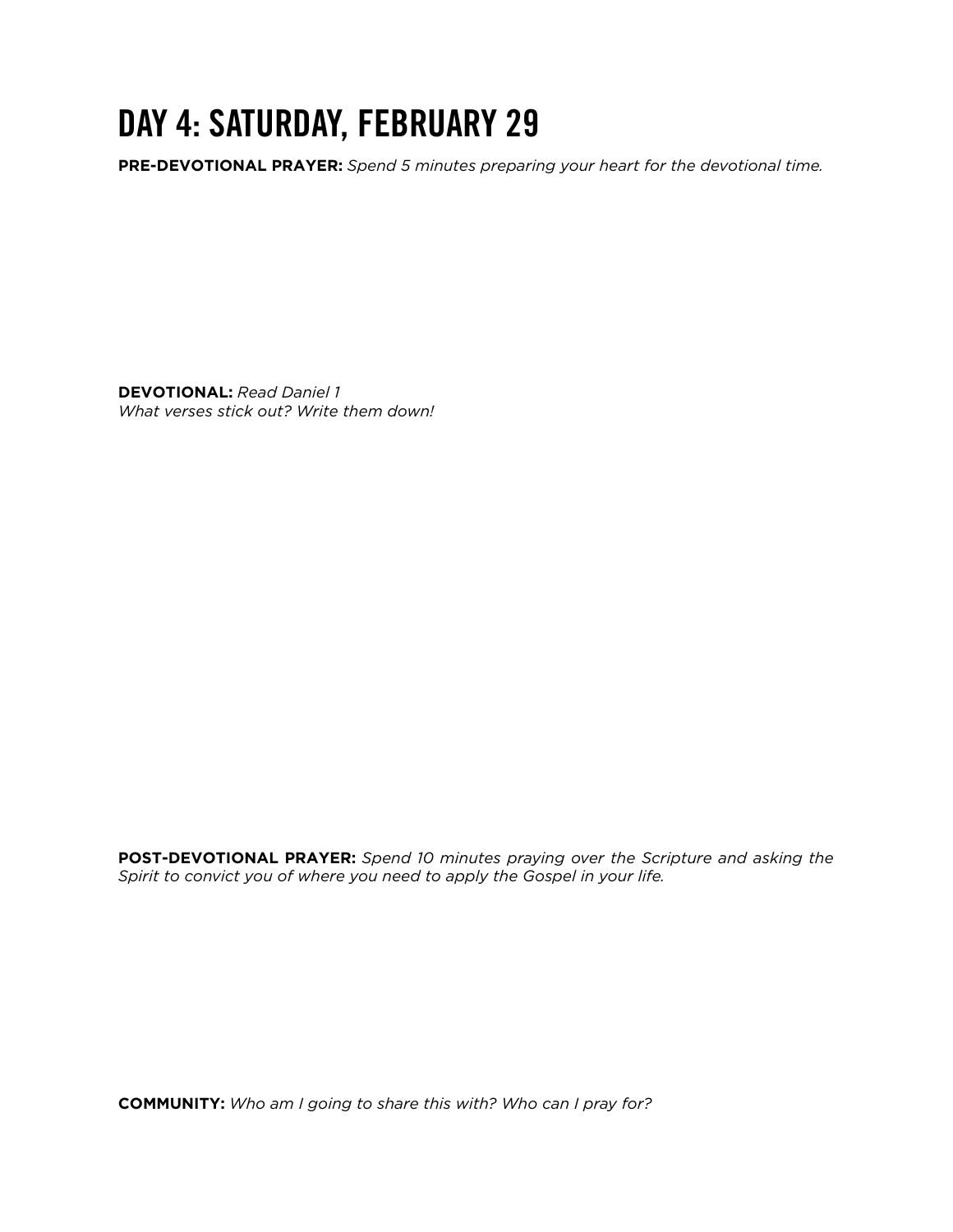#### **DAY 5: MONDAY, MARCH 2**

**PRE-DEVOTIONAL PRAYER:** *Spend 5 minutes preparing your heart for the devotional time.* 

**DEVOTIONAL:** *Read Psalm 27 What verses stick out? Write them down!* 

**POST-DEVOTIONAL PRAYER:** *Spend 10 minutes praying over the Scripture and asking the Spirit to convict you of where you need to apply the Gospel in your life.*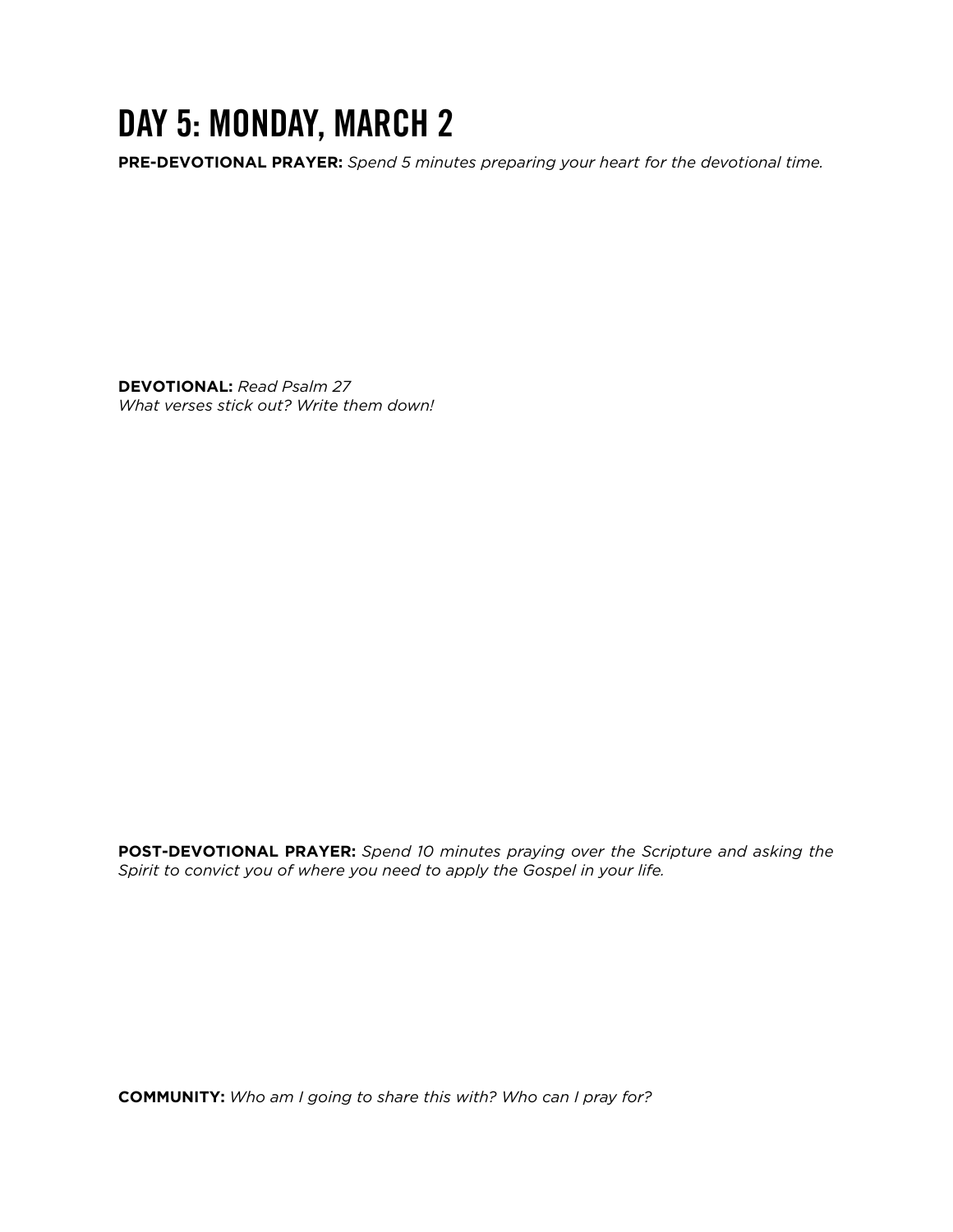# **DAY 6: TUESDAY, MARCH 3**

**PRE-DEVOTIONAL PRAYER:** *Spend 5 minutes preparing your heart for the devotional time.* 

**DEVOTIONAL:** *Read Matthew 16 What verses stick out? Write them down!* 

**POST-DEVOTIONAL PRAYER:** *Spend 10 minutes praying over the Scripture and asking the Spirit to convict you of where you need to apply the Gospel in your life.*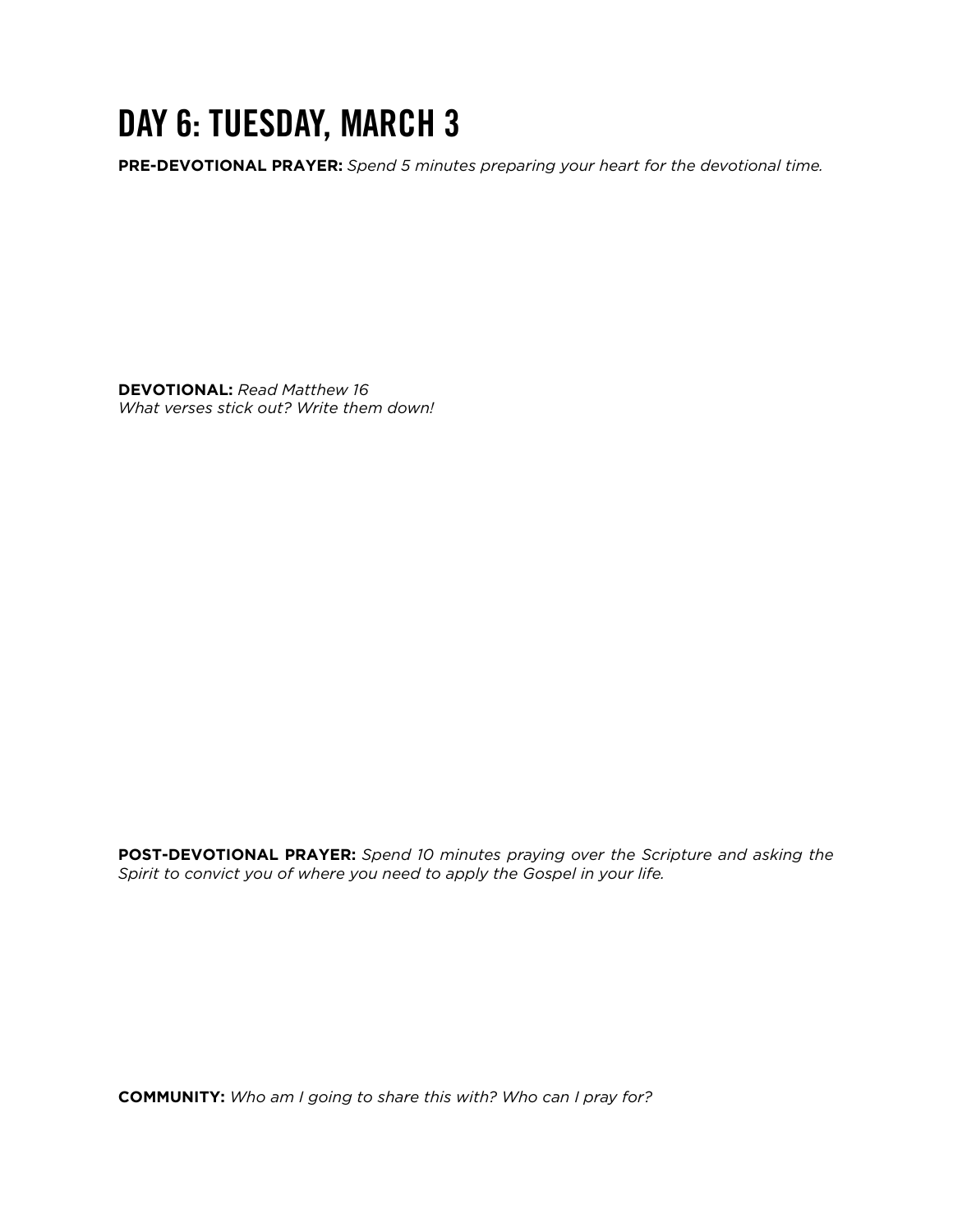# **DAY 7: WEDNESDAY, MARCH 4**

**PRE-DEVOTIONAL PRAYER:** *Spend 5 minutes preparing your heart for the devotional time.* 

**DEVOTIONAL:** *Read Ezekiel 1 What verses stick out? Write them down!* 

**POST-DEVOTIONAL PRAYER:** *Spend 10 minutes praying over the Scripture and asking the Spirit to convict you of where you need to apply the Gospel in your life.*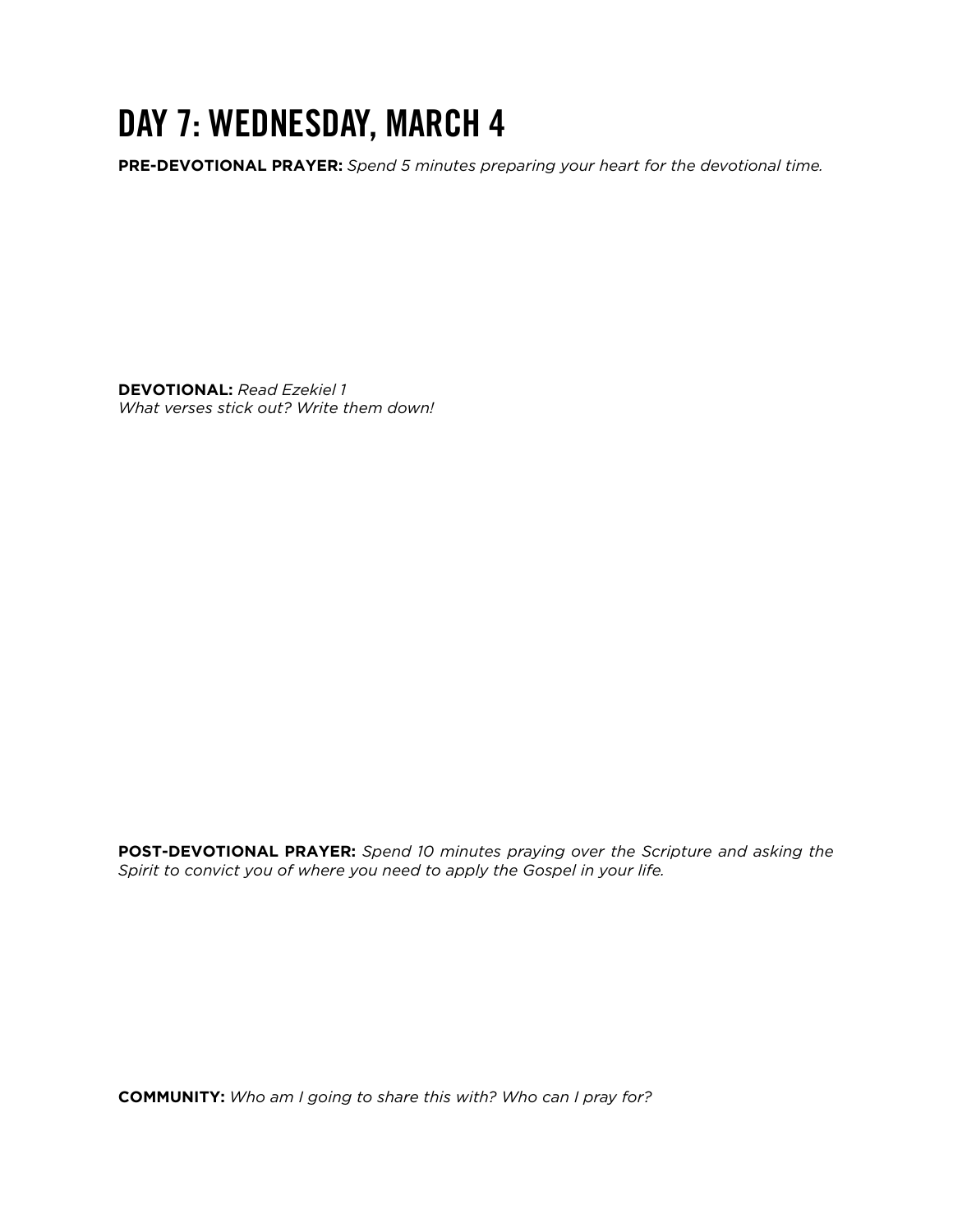#### **DAY 8: THURSDAY, MARCH 5**

**PRE-DEVOTIONAL PRAYER:** *Spend 5 minutes preparing your heart for the devotional time.* 

**DEVOTIONAL:** *Read Exodus 24 What verses stick out? Write them down!* 

**POST-DEVOTIONAL PRAYER:** *Spend 10 minutes praying over the Scripture and asking the Spirit to convict you of where you need to apply the Gospel in your life.*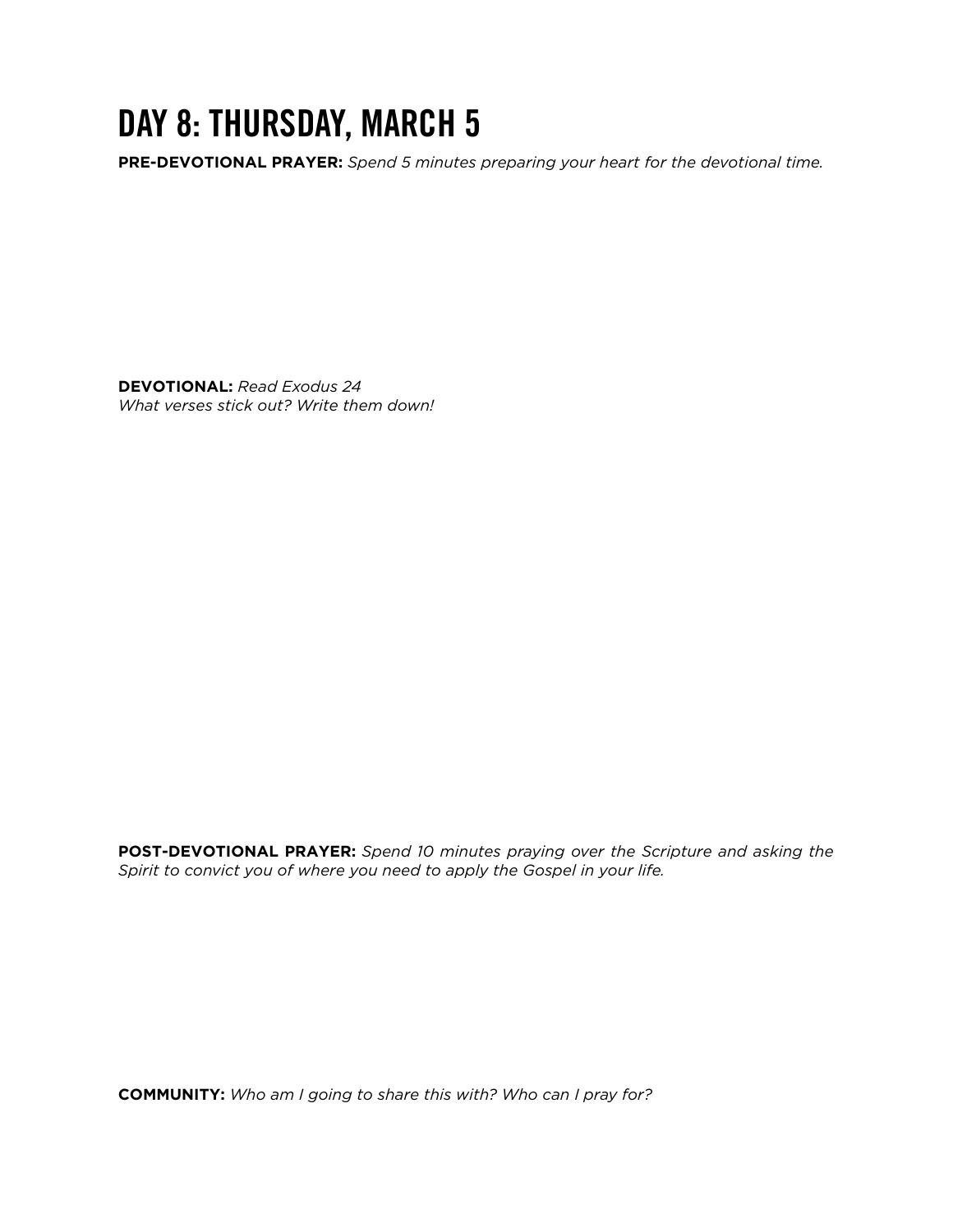#### **DAY 9: FRIDAY, MARCH 6**

**PRE-DEVOTIONAL PRAYER:** *Spend 5 minutes preparing your heart for the devotional time.* 

**DEVOTIONAL:** *Read Luke 8 What verses stick out? Write them down!* 

**POST-DEVOTIONAL PRAYER:** *Spend 10 minutes praying over the Scripture and asking the Spirit to convict you of where you need to apply the Gospel in your life.*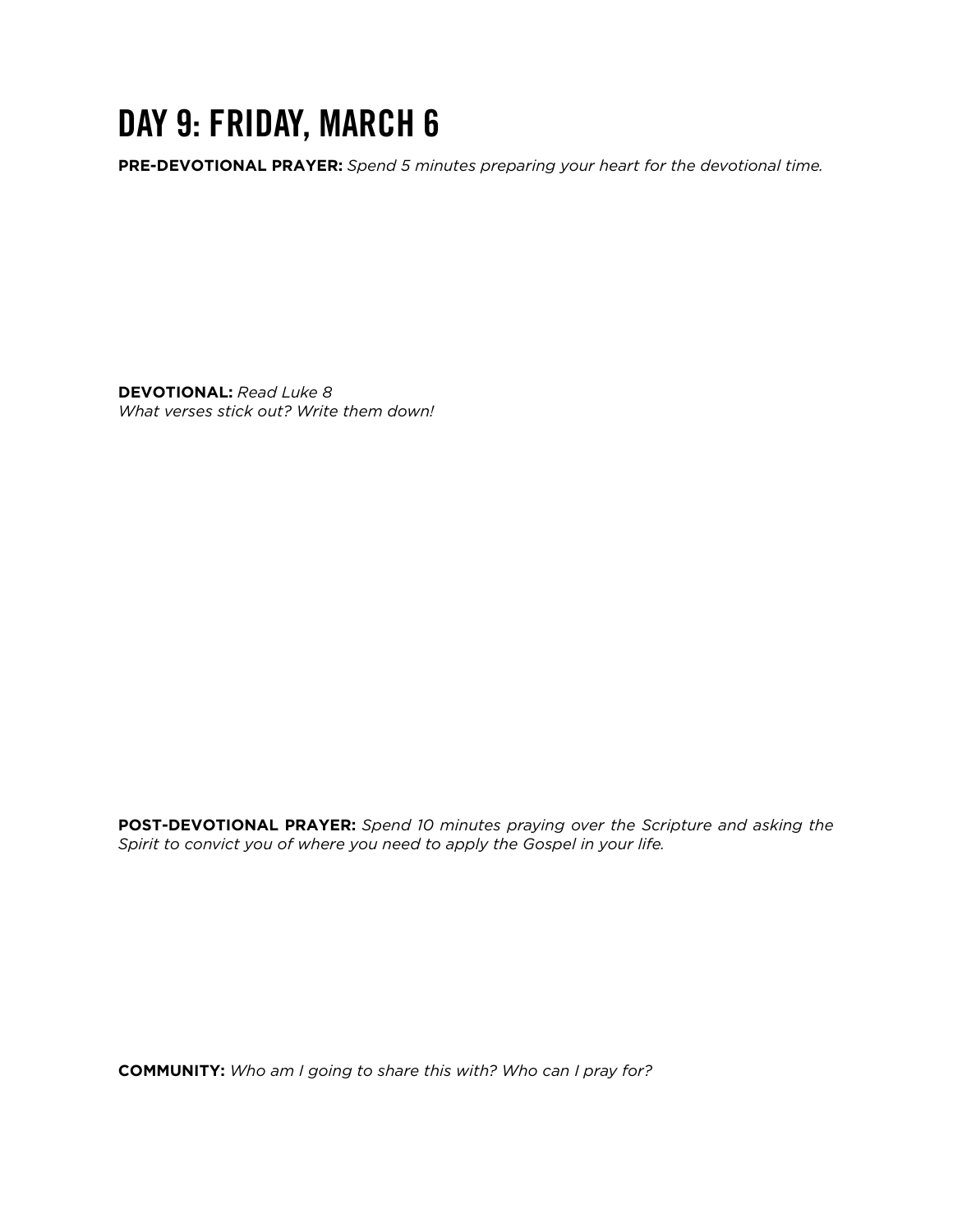#### **DAY 10: SATURDAY, MARCH 7**

**PRE-DEVOTIONAL PRAYER:** *Spend 5 minutes preparing your heart for the devotional time.* 

**DEVOTIONAL:** *Read John 3 What verses stick out? Write them down!* 

**POST-DEVOTIONAL PRAYER:** *Spend 10 minutes praying over the Scripture and asking the Spirit to convict you of where you need to apply the Gospel in your life.*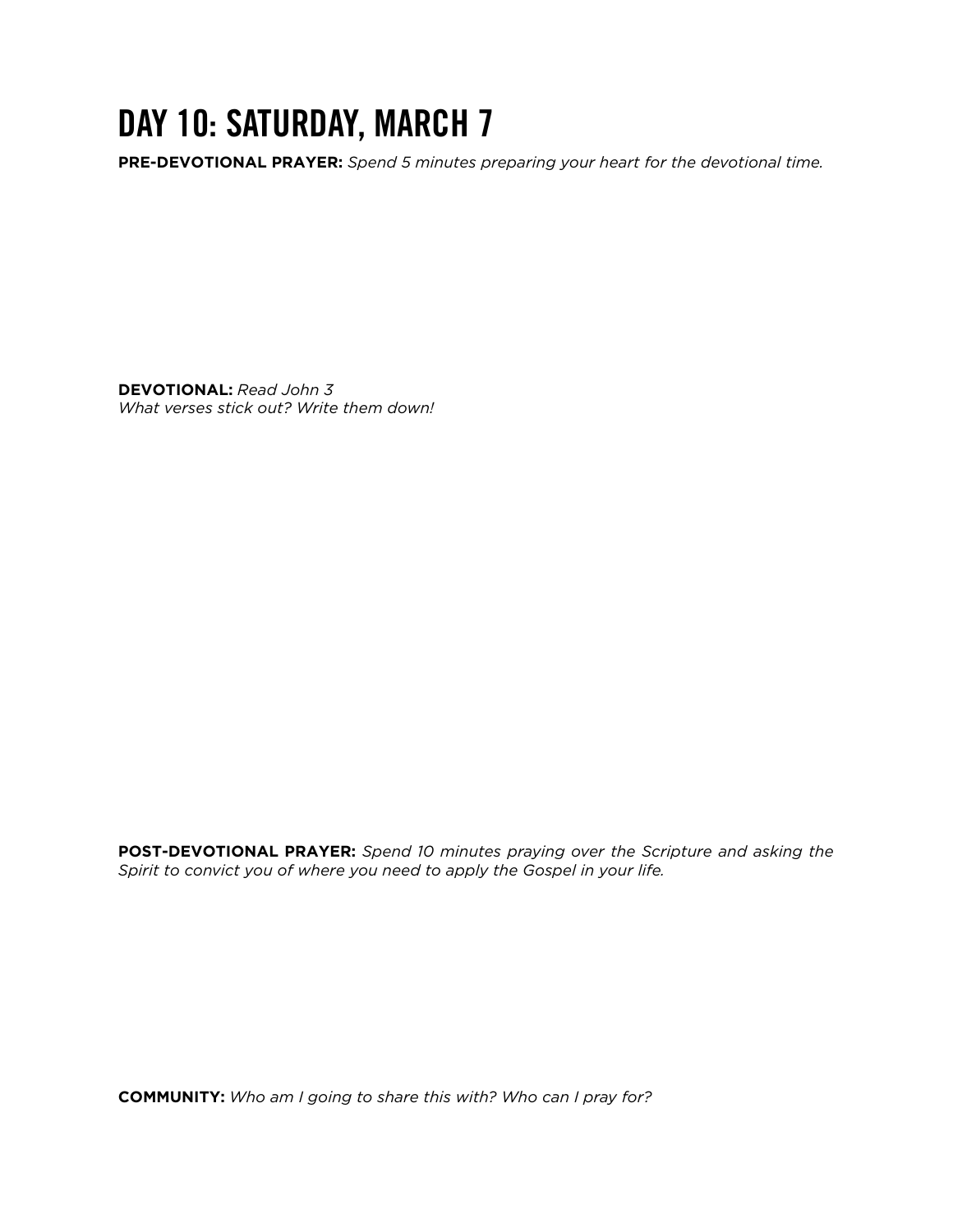# **DAY 11: MONDAY, MARCH 9**

**PRE-DEVOTIONAL PRAYER:** *Spend 5 minutes preparing your heart for the devotional time.* 

**DEVOTIONAL:** *Read Genesis 3 What verses stick out? Write them down!* 

**POST-DEVOTIONAL PRAYER:** *Spend 10 minutes praying over the Scripture and asking the Spirit to convict you of where you need to apply the Gospel in your life.*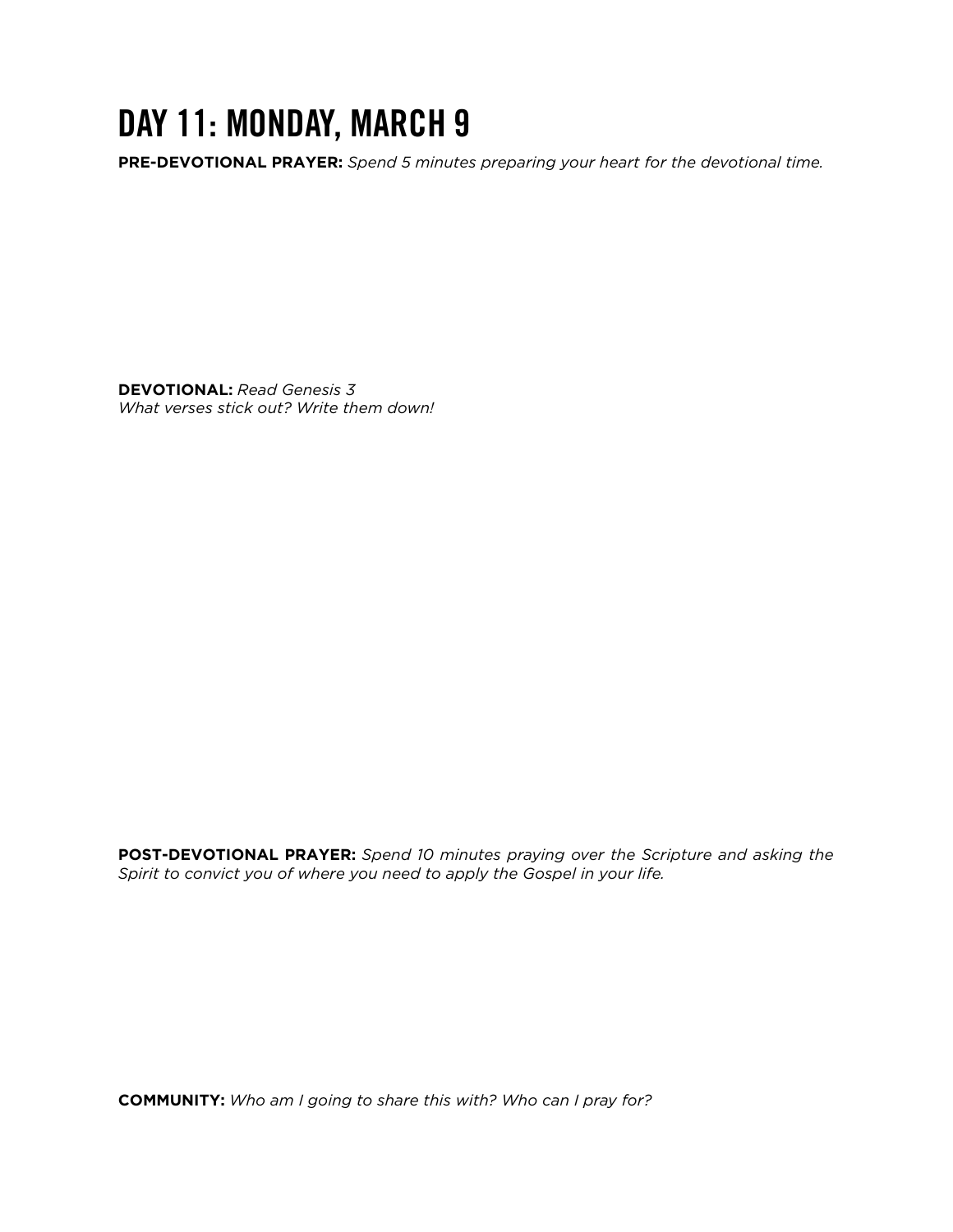#### **DAY 12: TUESDAY, MARCH 10**

**PRE-DEVOTIONAL PRAYER:** *Spend 5 minutes preparing your heart for the devotional time.* 

**DEVOTIONAL:** *Read Exodus 20 What verses stick out? Write them down!* 

**POST-DEVOTIONAL PRAYER:** *Spend 10 minutes praying over the Scripture and asking the Spirit to convict you of where you need to apply the Gospel in your life.*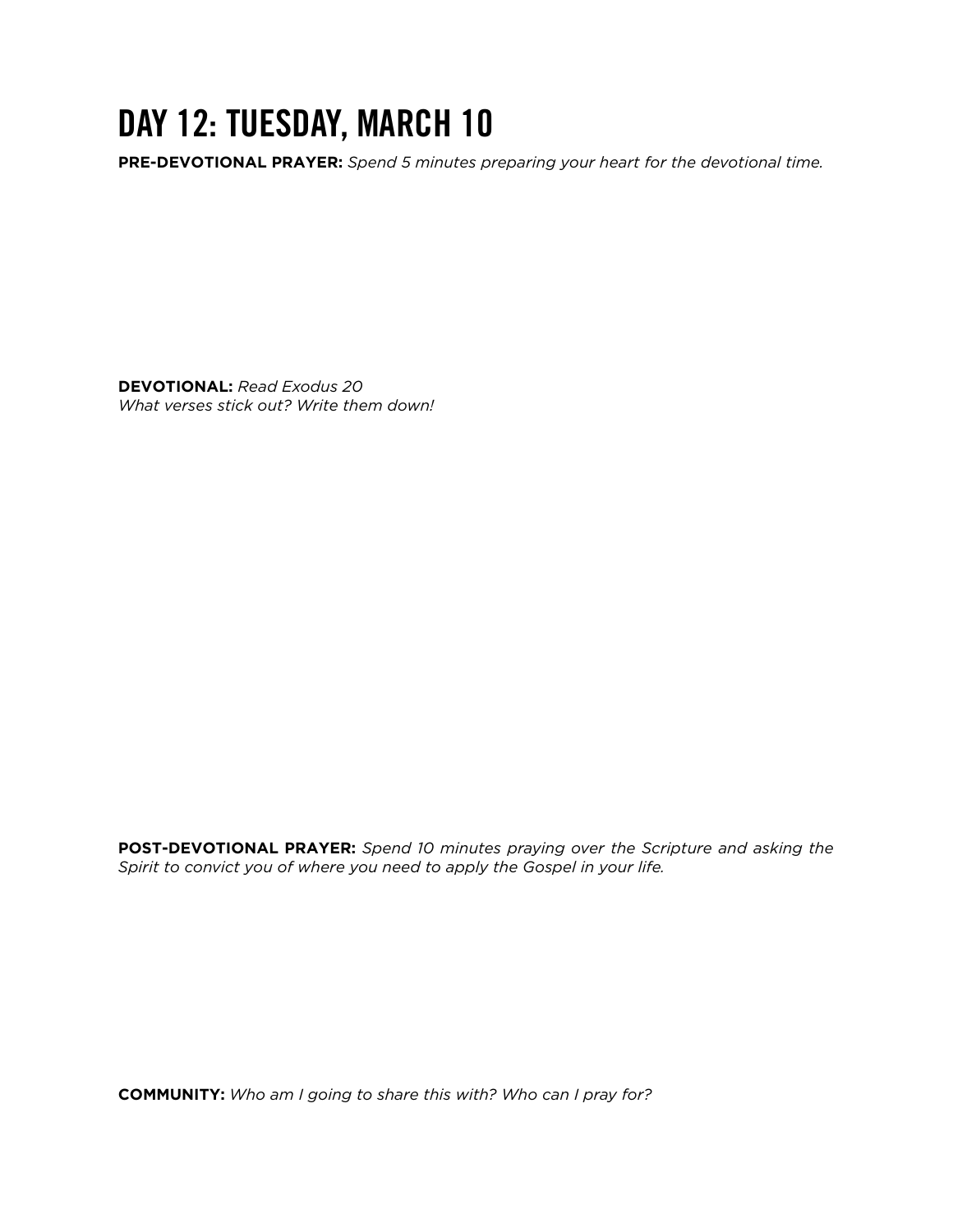# **DAY 13: WEDNESDAY, MARCH 11**

**PRE-DEVOTIONAL PRAYER:** *Spend 5 minutes preparing your heart for the devotional time.* 

**DEVOTIONAL:** *Read Habakkuk 3 What verses stick out? Write them down!* 

**POST-DEVOTIONAL PRAYER:** *Spend 10 minutes praying over the Scripture and asking the Spirit to convict you of where you need to apply the Gospel in your life.*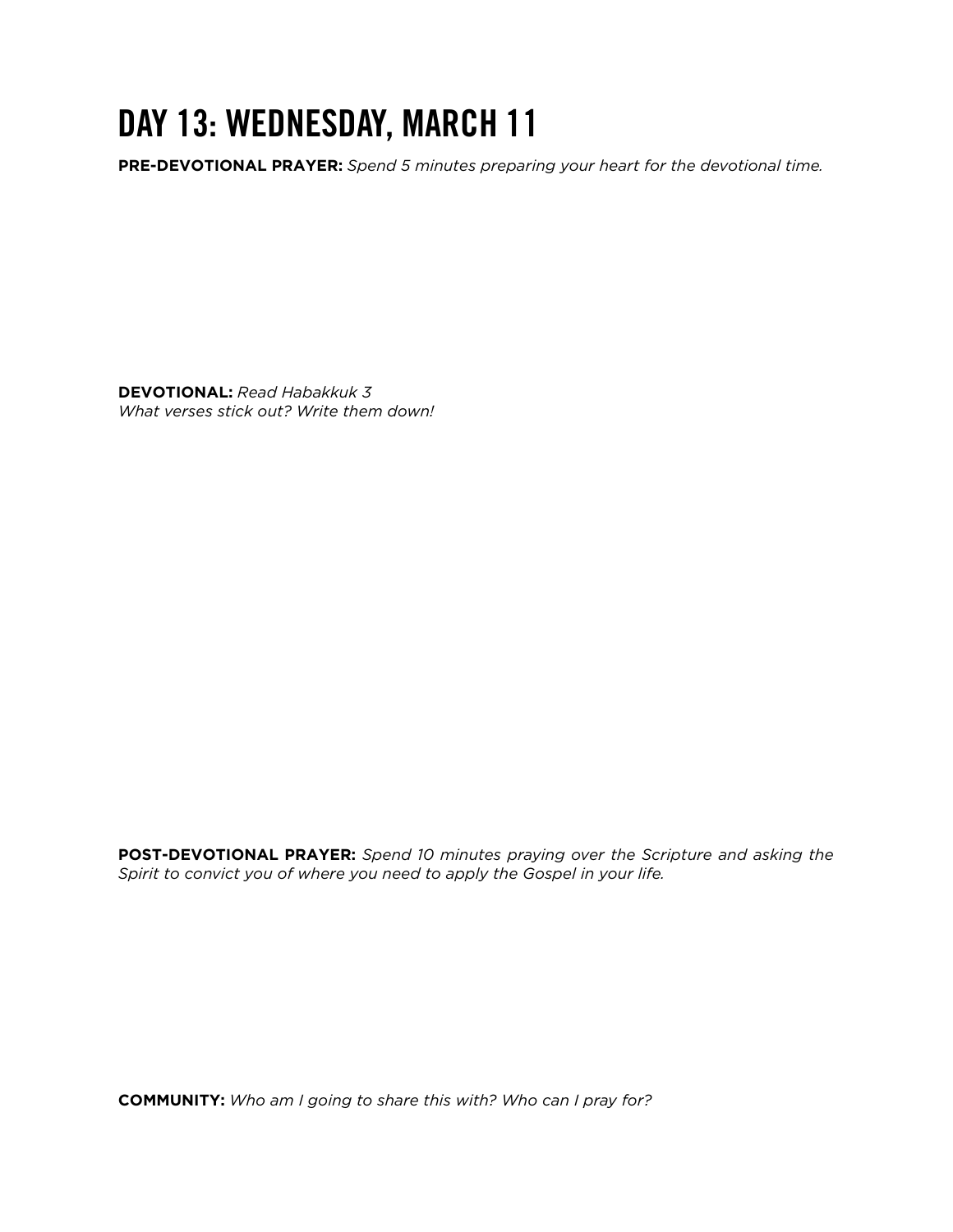# **DAY 14: THURSDAY, MARCH 12**

**PRE-DEVOTIONAL PRAYER:** *Spend 5 minutes preparing your heart for the devotional time.* 

**DEVOTIONAL:** *Read Matthew 5 What verses stick out? Write them down!* 

**POST-DEVOTIONAL PRAYER:** *Spend 10 minutes praying over the Scripture and asking the Spirit to convict you of where you need to apply the Gospel in your life.*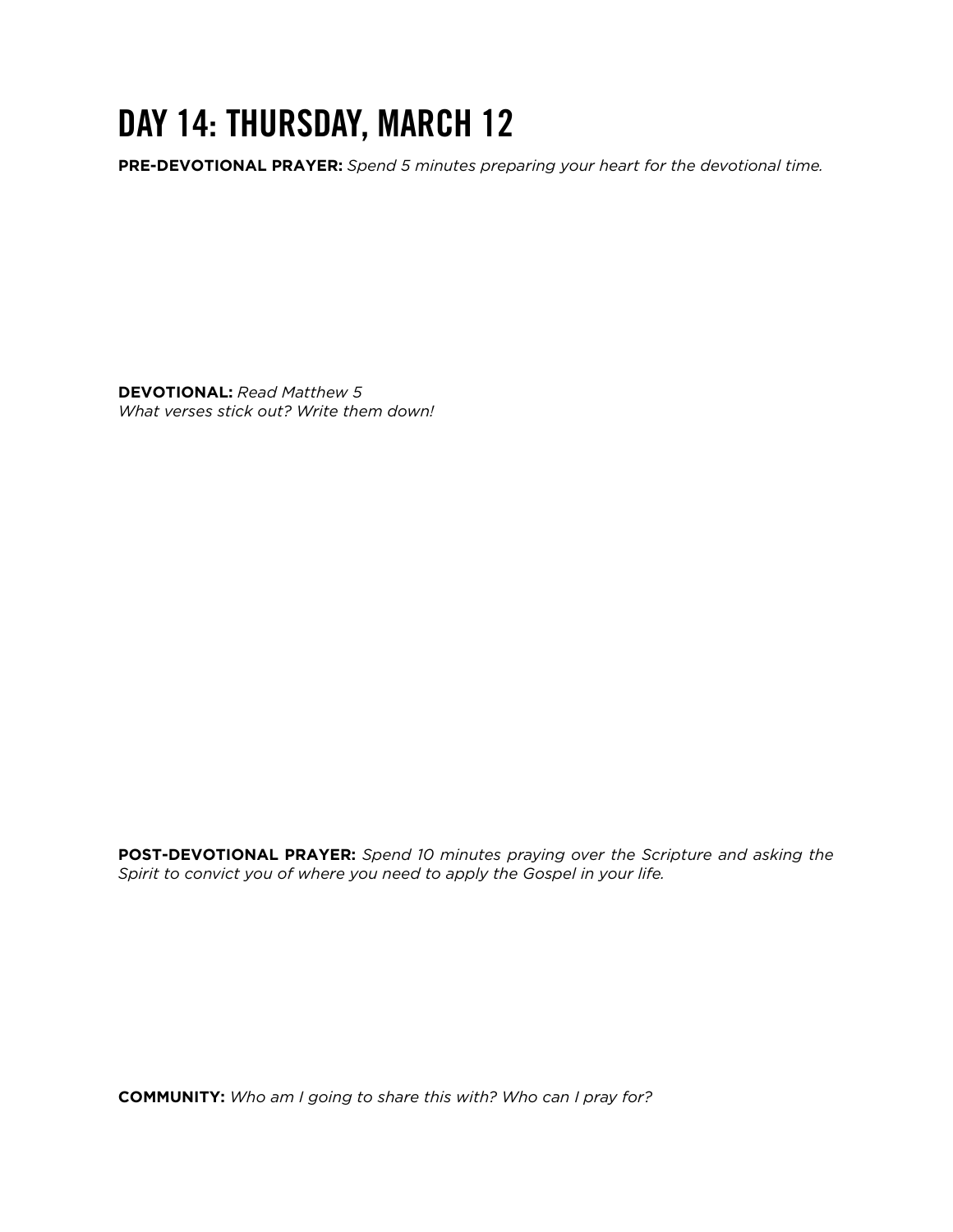#### **DAY 15: FRIDAY, MARCH 13**

**PRE-DEVOTIONAL PRAYER:** *Spend 5 minutes preparing your heart for the devotional time.* 

**DEVOTIONAL:** *Read Romans 8 What verses stick out? Write them down!* 

**POST-DEVOTIONAL PRAYER:** *Spend 10 minutes praying over the Scripture and asking the Spirit to convict you of where you need to apply the Gospel in your life.*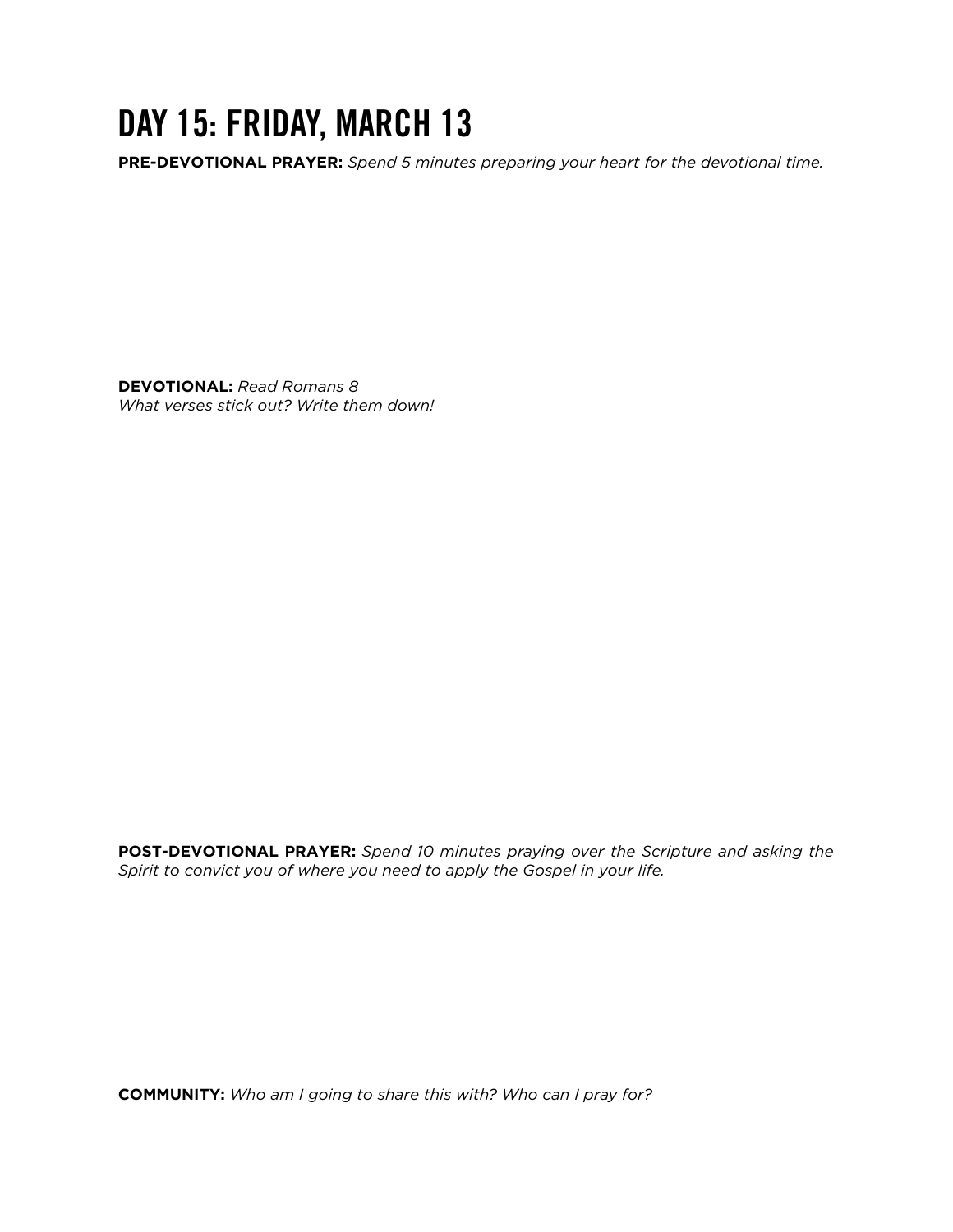# **DAY 16: SATURDAY, MARCH 14**

**PRE-DEVOTIONAL PRAYER:** *Spend 5 minutes preparing your heart for the devotional time.* 

**DEVOTIONAL:** *Read Luke 24 What verses stick out? Write them down!* 

**POST-DEVOTIONAL PRAYER:** *Spend 10 minutes praying over the Scripture and asking the Spirit to convict you of where you need to apply the Gospel in your life.*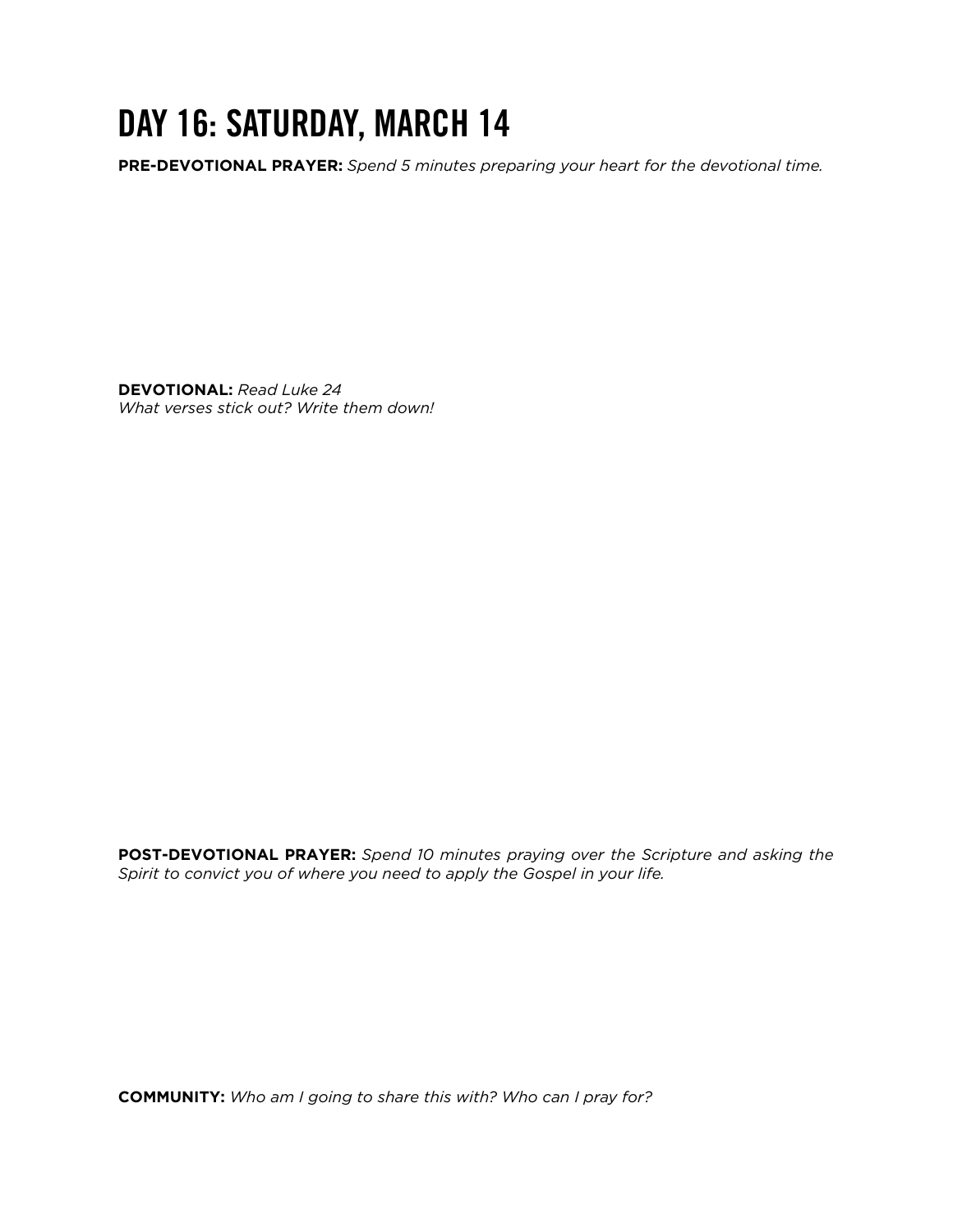#### **DAY 17: MONDAY, MARCH 16**

**PRE-DEVOTIONAL PRAYER:** *Spend 5 minutes preparing your heart for the devotional time.* 

**DEVOTIONAL:** *Luke 15 What verses stick out? Write them down!* 

**POST-DEVOTIONAL PRAYER:** *Spend 10 minutes praying over the Scripture and asking the Spirit to convict you of where you need to apply the Gospel in your life.*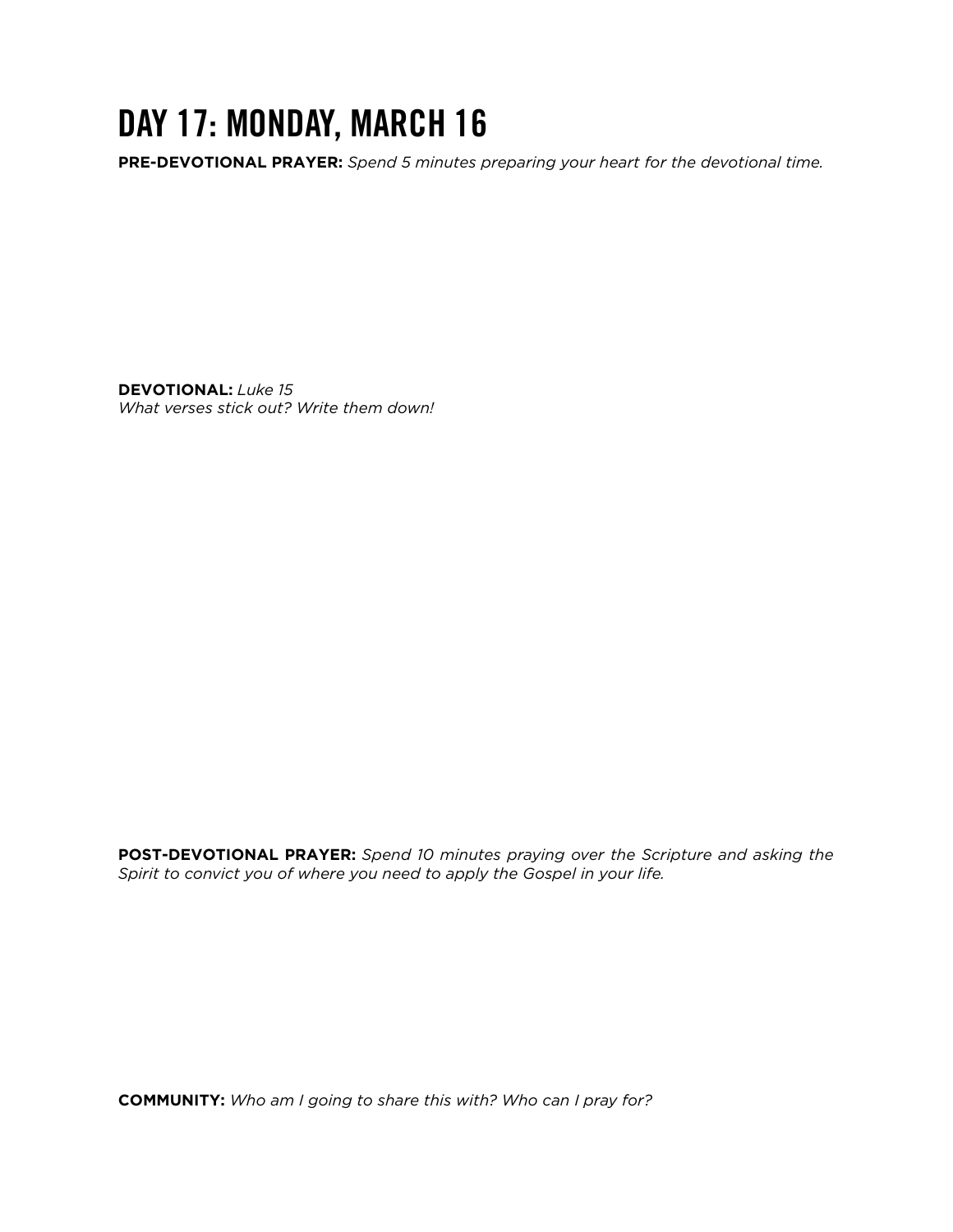# **DAY 18: TUESDAY, MARCH 17**

**PRE-DEVOTIONAL PRAYER:** *Spend 5 minutes preparing your heart for the devotional time.* 

**DEVOTIONAL:** *1 Peter 2 What verses stick out? Write them down!* 

**POST-DEVOTIONAL PRAYER:** *Spend 10 minutes praying over the Scripture and asking the Spirit to convict you of where you need to apply the Gospel in your life.*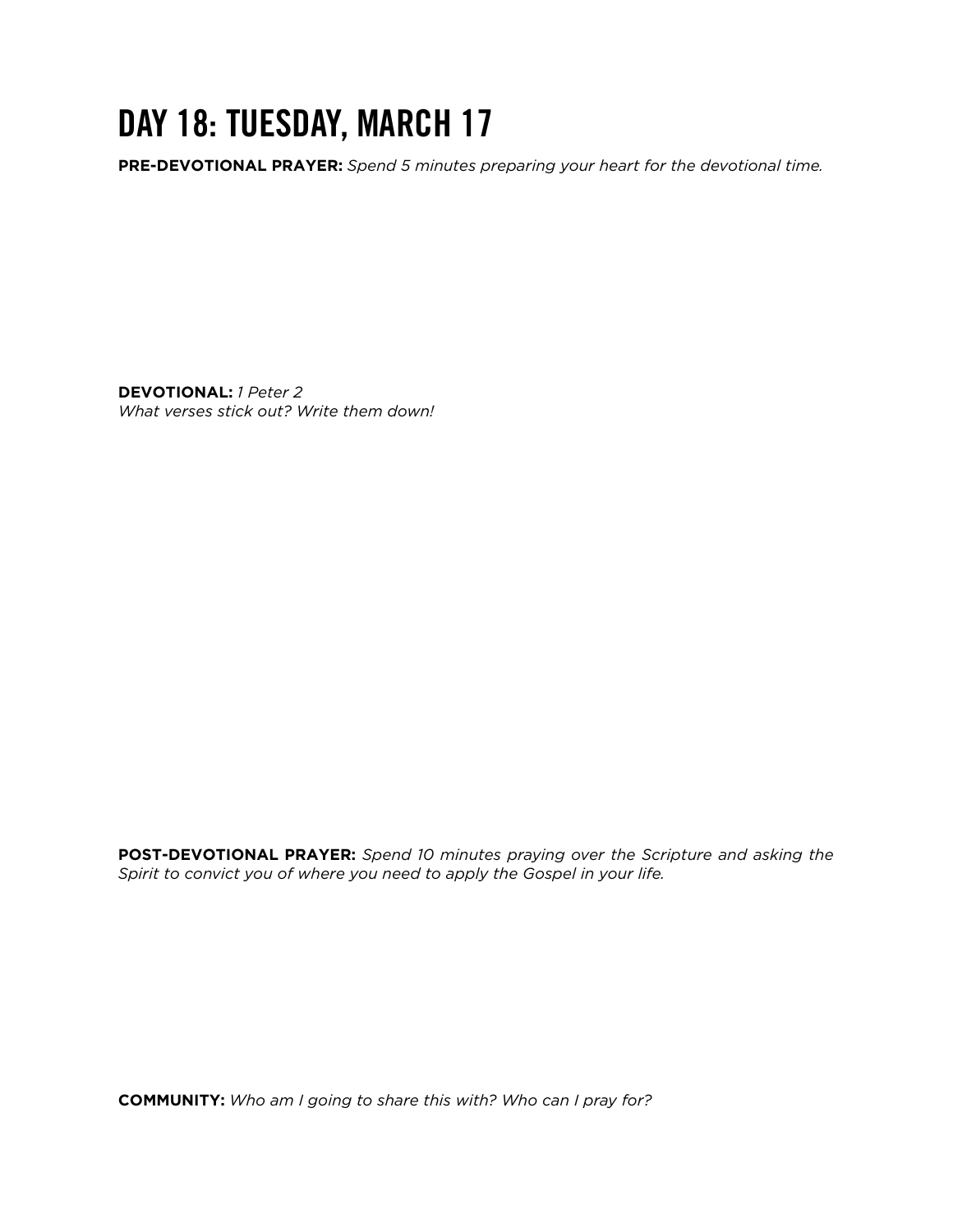# **DAY 19: WEDNESDAY, MARCH 18**

**PRE-DEVOTIONAL PRAYER:** *Spend 5 minutes preparing your heart for the devotional time.* 

**DEVOTIONAL:** *Psalm 22 What verses stick out? Write them down!* 

**POST-DEVOTIONAL PRAYER:** *Spend 10 minutes praying over the Scripture and asking the Spirit to convict you of where you need to apply the Gospel in your life.*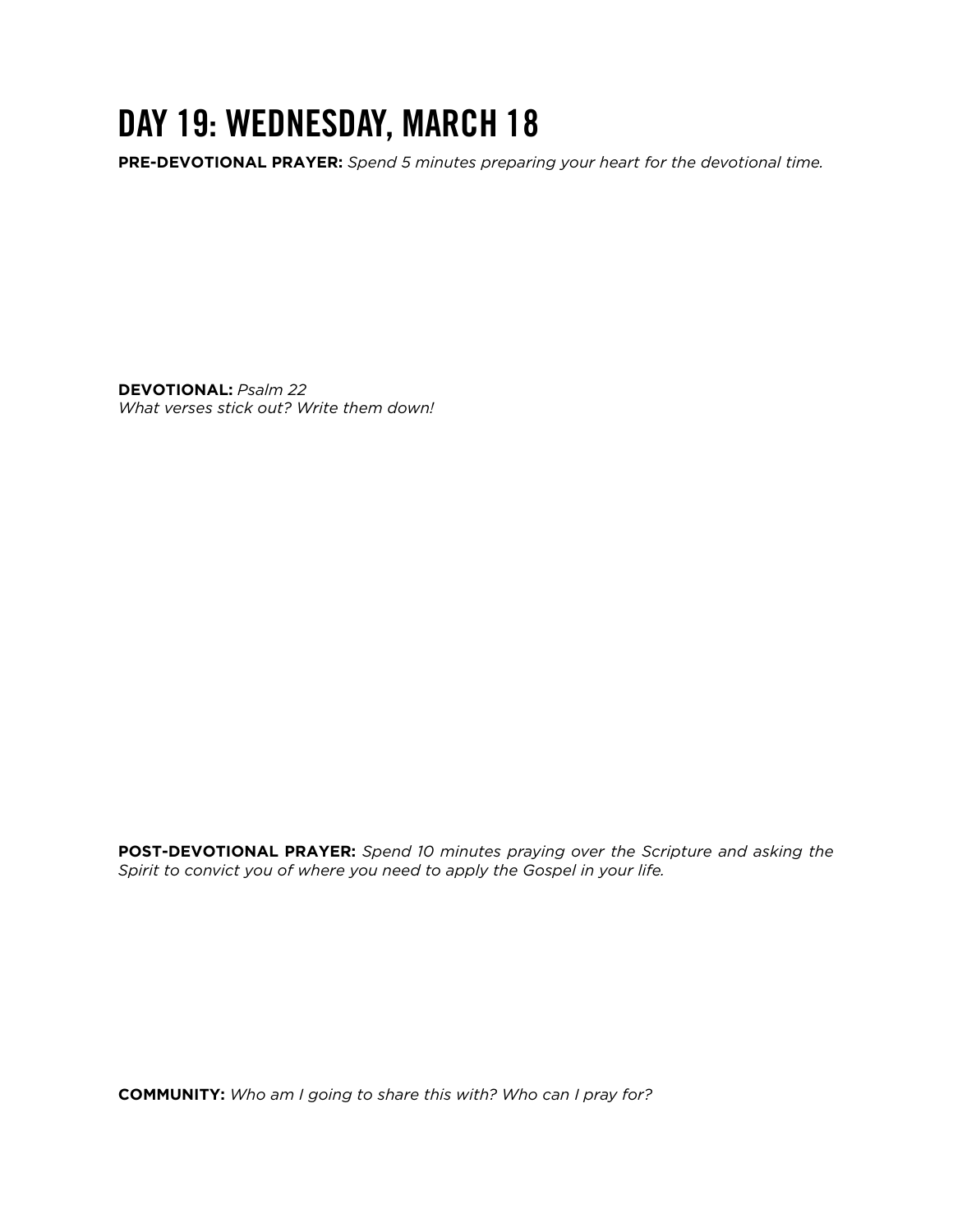# **DAY 20: THURSDAY, MARCH 19**

**PRE-DEVOTIONAL PRAYER:** *Spend 5 minutes preparing your heart for the devotional time.* 

**DEVOTIONAL:** *1 John 2 What verses stick out? Write them down!* 

**POST-DEVOTIONAL PRAYER:** *Spend 10 minutes praying over the Scripture and asking the Spirit to convict you of where you need to apply the Gospel in your life.*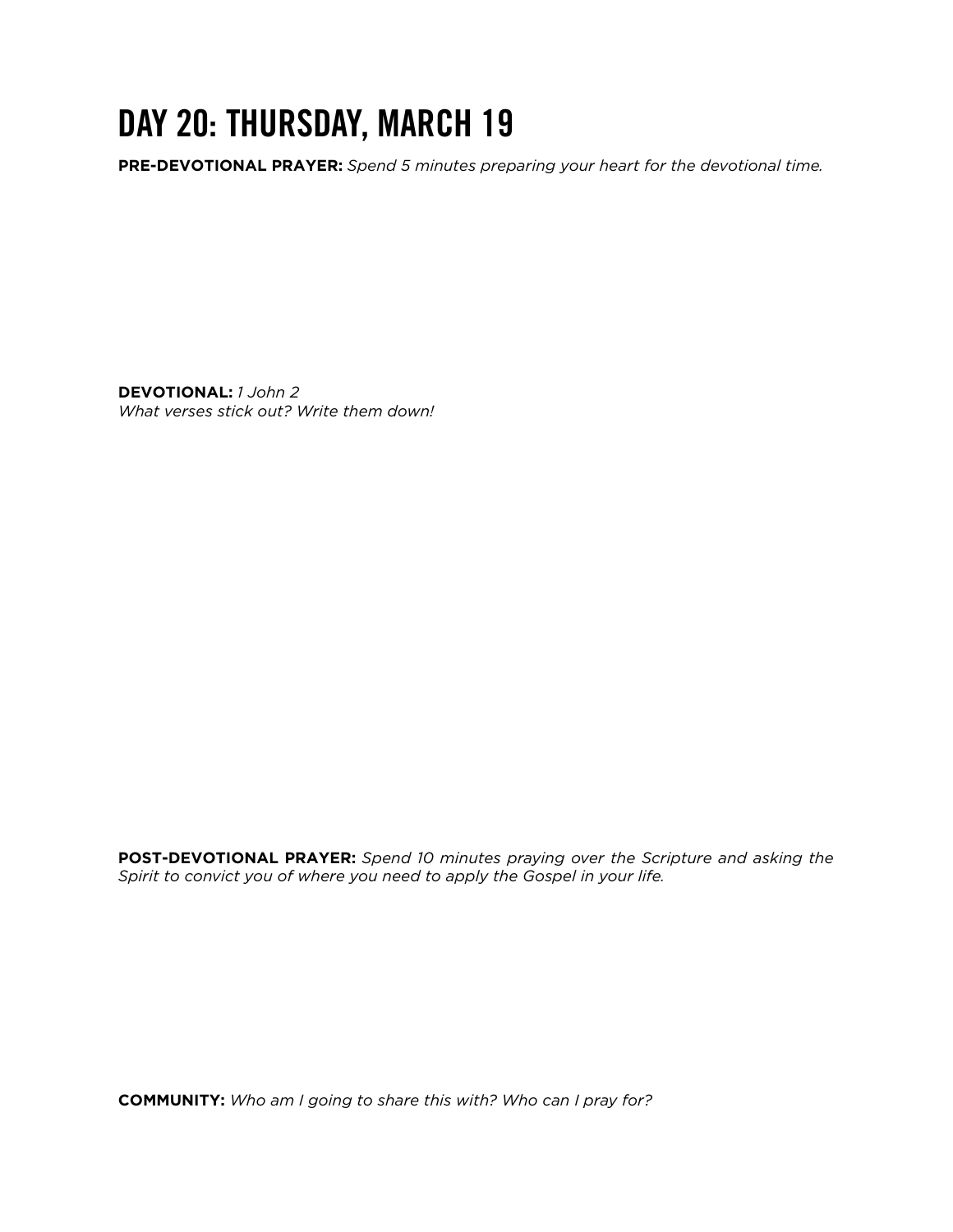# **DAY 21: FRIDAY, MARCH 20**

**PRE-DEVOTIONAL PRAYER:** *Spend 5 minutes preparing your heart for the devotional time.* 

**DEVOTIONAL:** *Jeremiah 17 What verses stick out? Write them down!* 

**POST-DEVOTIONAL PRAYER:** *Spend 10 minutes praying over the Scripture and asking the Spirit to convict you of where you need to apply the Gospel in your life.*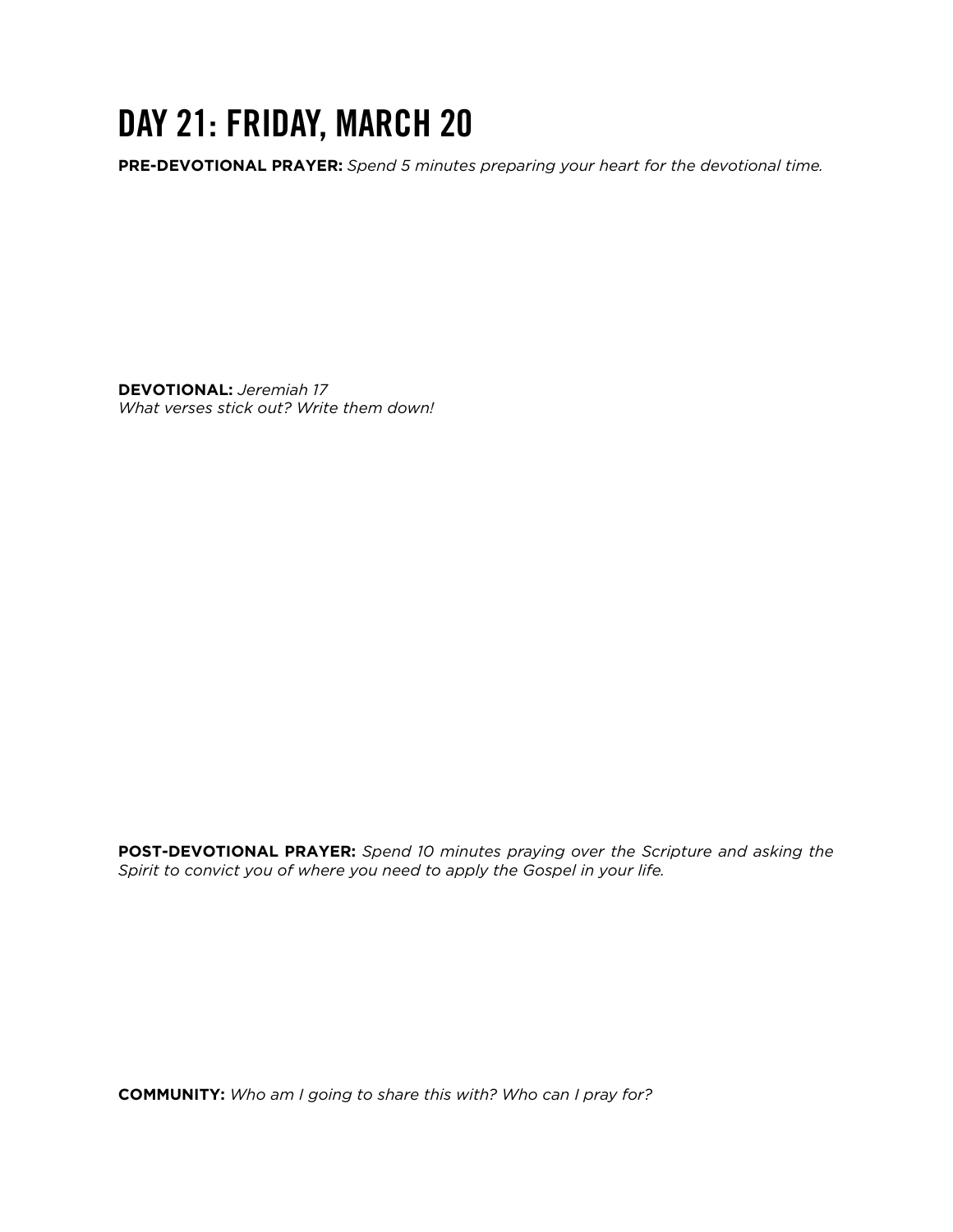# **DAY 22: SATURDAY, MARCH 21**

**PRE-DEVOTIONAL PRAYER:** *Spend 5 minutes preparing your heart for the devotional time.* 

**DEVOTIONAL:** *Hebrews 12 What verses stick out? Write them down!* 

**POST-DEVOTIONAL PRAYER:** *Spend 10 minutes praying over the Scripture and asking the Spirit to convict you of where you need to apply the Gospel in your life.*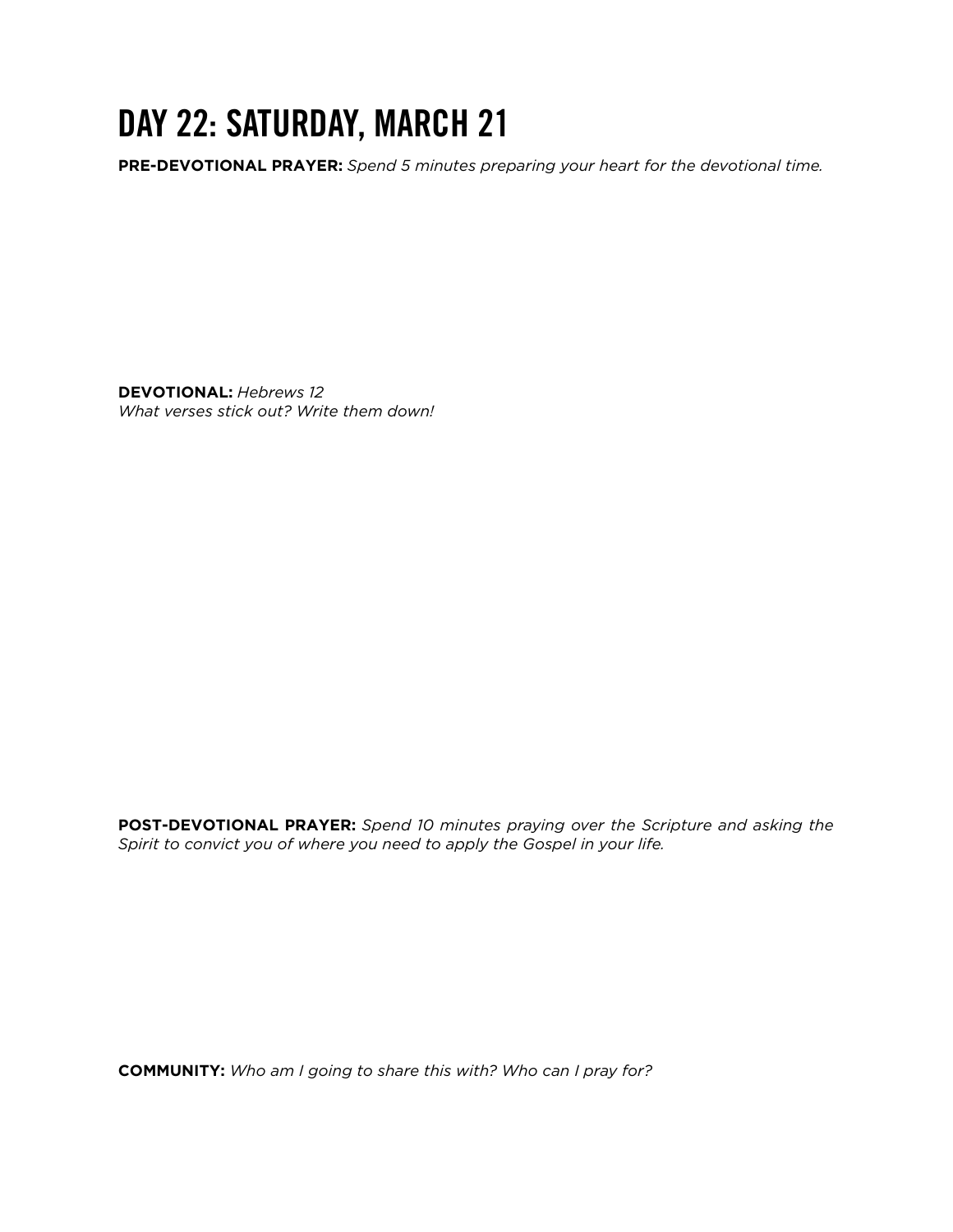#### **DAY 23: MONDAY, MARCH 23**

**PRE-DEVOTIONAL PRAYER:** *Spend 5 minutes preparing your heart for the devotional time.* 

**DEVOTIONAL:** *Isaiah 9 What verses stick out? Write them down!* 

**POST-DEVOTIONAL PRAYER:** *Spend 10 minutes praying over the Scripture and asking the Spirit to convict you of where you need to apply the Gospel in your life.*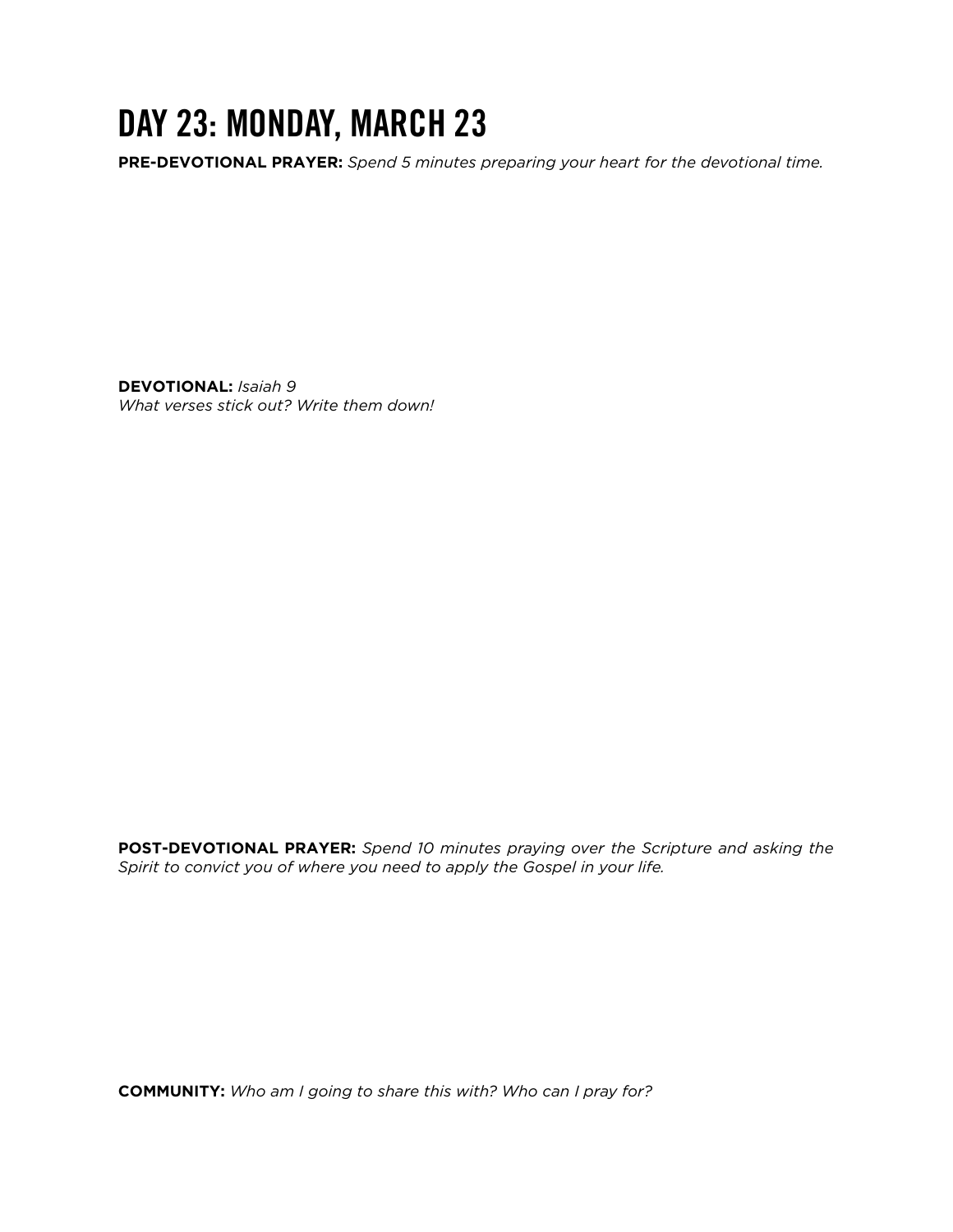#### **DAY 24: TUESDAY, MARCH 24**

**PRE-DEVOTIONAL PRAYER:** *Spend 5 minutes preparing your heart for the devotional time.* 

**DEVOTIONAL:** *Isaiah 42 What verses stick out? Write them down!* 

**POST-DEVOTIONAL PRAYER:** *Spend 10 minutes praying over the Scripture and asking the Spirit to convict you of where you need to apply the Gospel in your life.*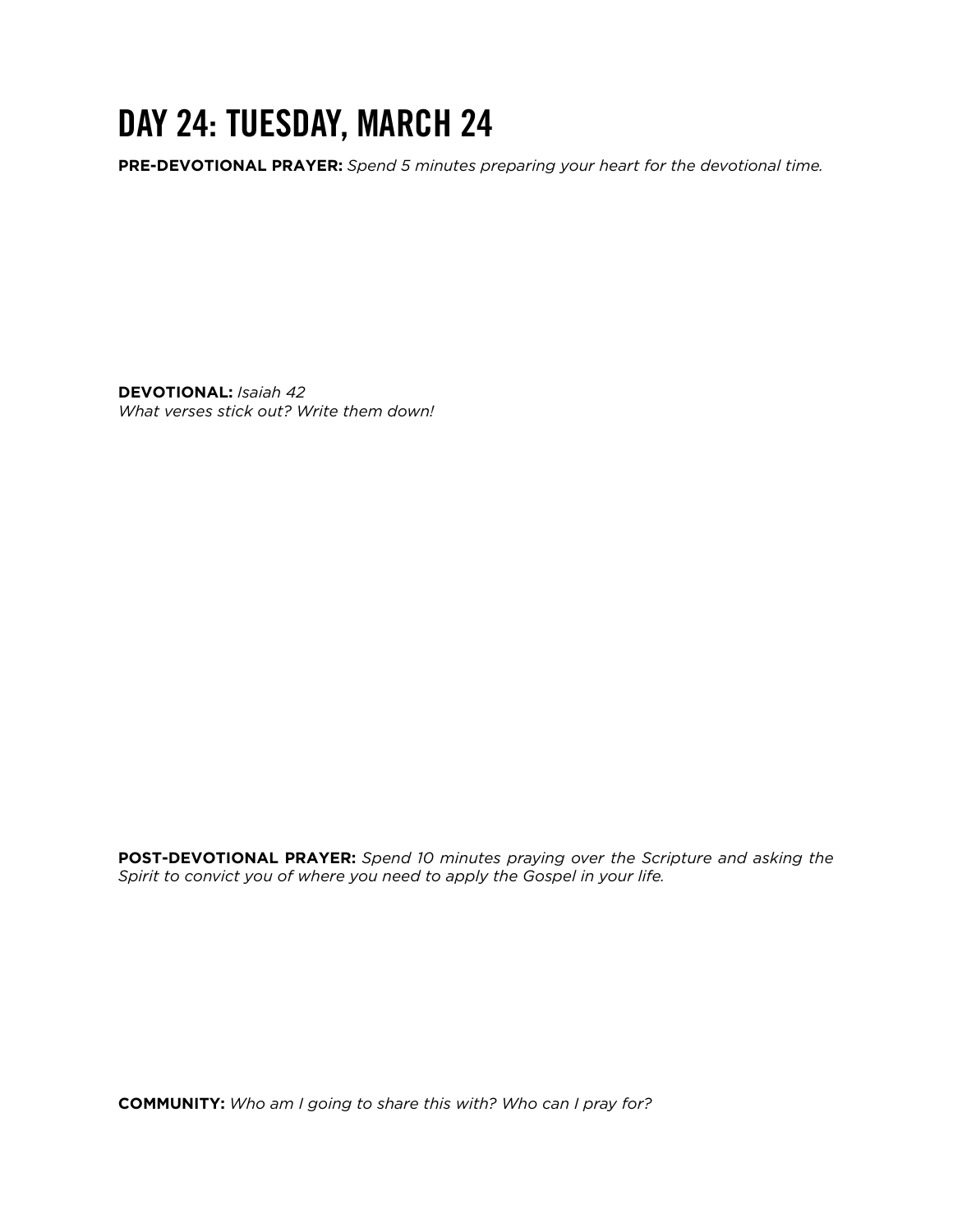# **DAY 25: WEDNESDAY, MARCH 25**

**PRE-DEVOTIONAL PRAYER:** *Spend 5 minutes preparing your heart for the devotional time.* 

**DEVOTIONAL:** *Isaiah 49 What verses stick out? Write them down!* 

**POST-DEVOTIONAL PRAYER:** *Spend 10 minutes praying over the Scripture and asking the Spirit to convict you of where you need to apply the Gospel in your life.*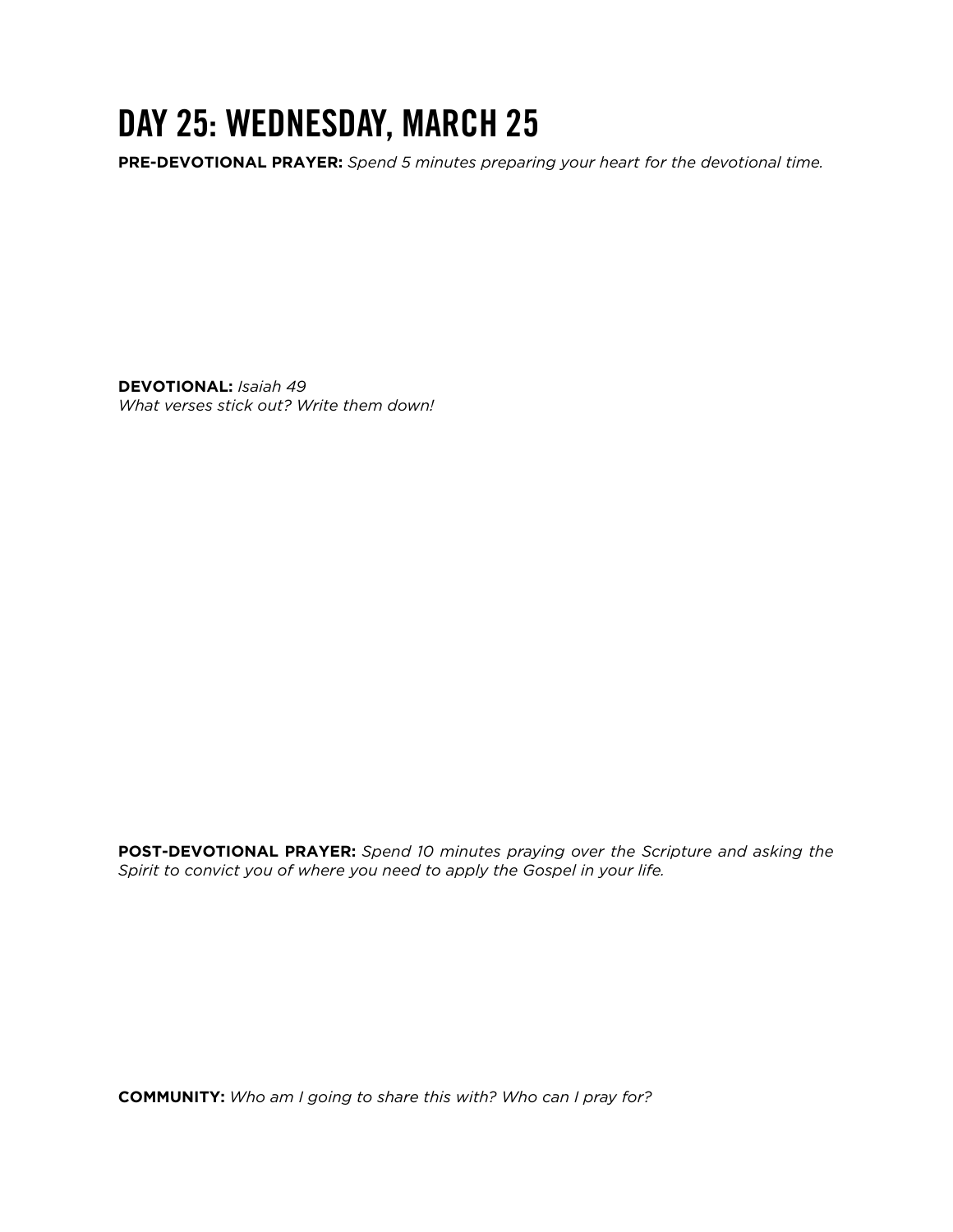#### **DAY 26: THURSDAY, MARCH 26**

**PRE-DEVOTIONAL PRAYER:** *Spend 5 minutes preparing your heart for the devotional time.* 

**DEVOTIONAL:** *Isaiah 50 What verses stick out? Write them down!* 

**POST-DEVOTIONAL PRAYER:** *Spend 10 minutes praying over the Scripture and asking the Spirit to convict you of where you need to apply the Gospel in your life.*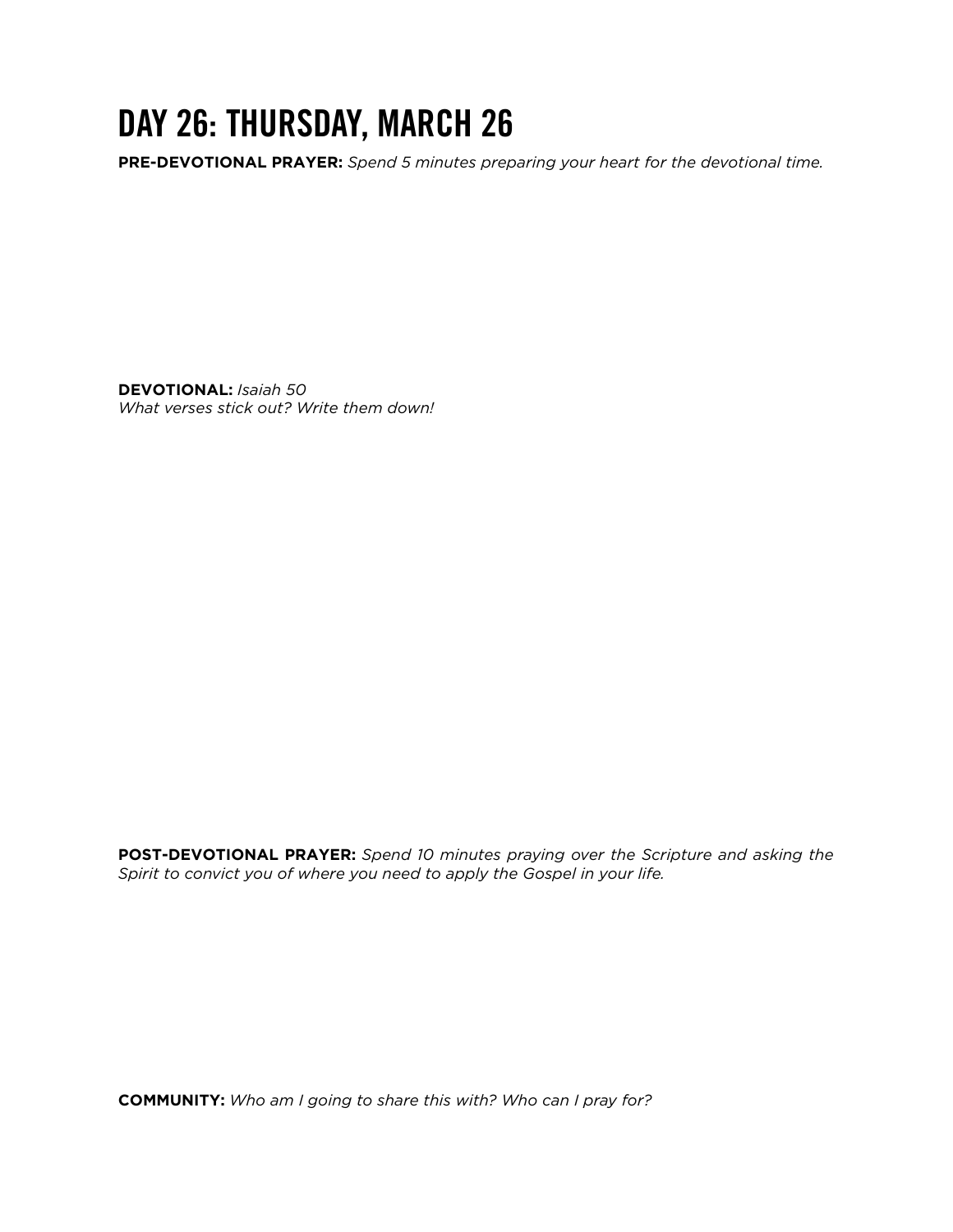#### **DAY 27: FRIDAY, MARCH 27**

**PRE-DEVOTIONAL PRAYER:** *Spend 5 minutes preparing your heart for the devotional time.* 

**DEVOTIONAL:** *Isaiah 53 What verses stick out? Write them down!* 

**POST-DEVOTIONAL PRAYER:** *Spend 10 minutes praying over the Scripture and asking the Spirit to convict you of where you need to apply the Gospel in your life.*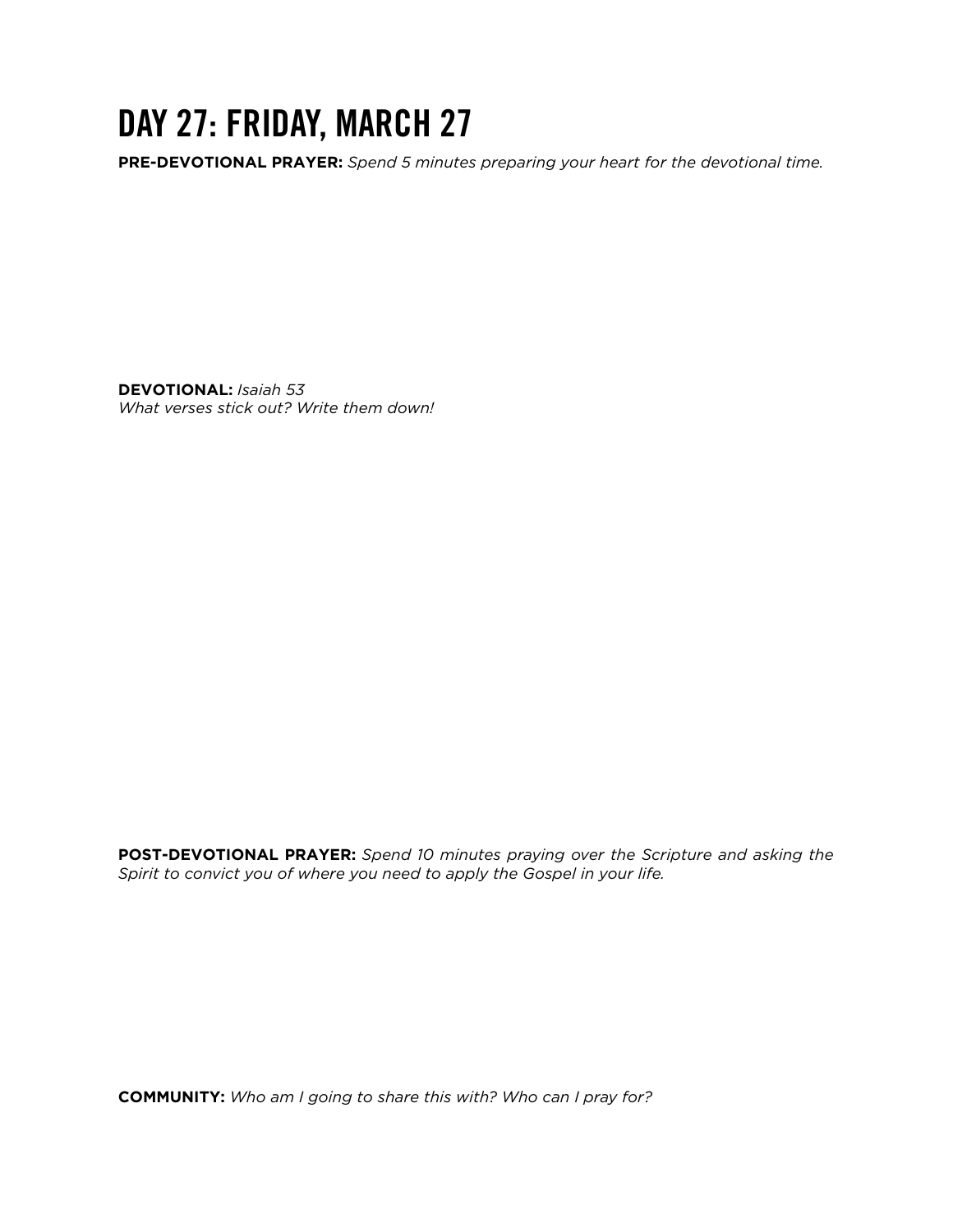#### **DAY 28: SATURDAY, MARCH 28**

**PRE-DEVOTIONAL PRAYER:** *Spend 5 minutes preparing your heart for the devotional time.* 

**DEVOTIONAL:** *Isaiah 43 What verses stick out? Write them down!* 

**POST-DEVOTIONAL PRAYER:** *Spend 10 minutes praying over the Scripture and asking the Spirit to convict you of where you need to apply the Gospel in your life.*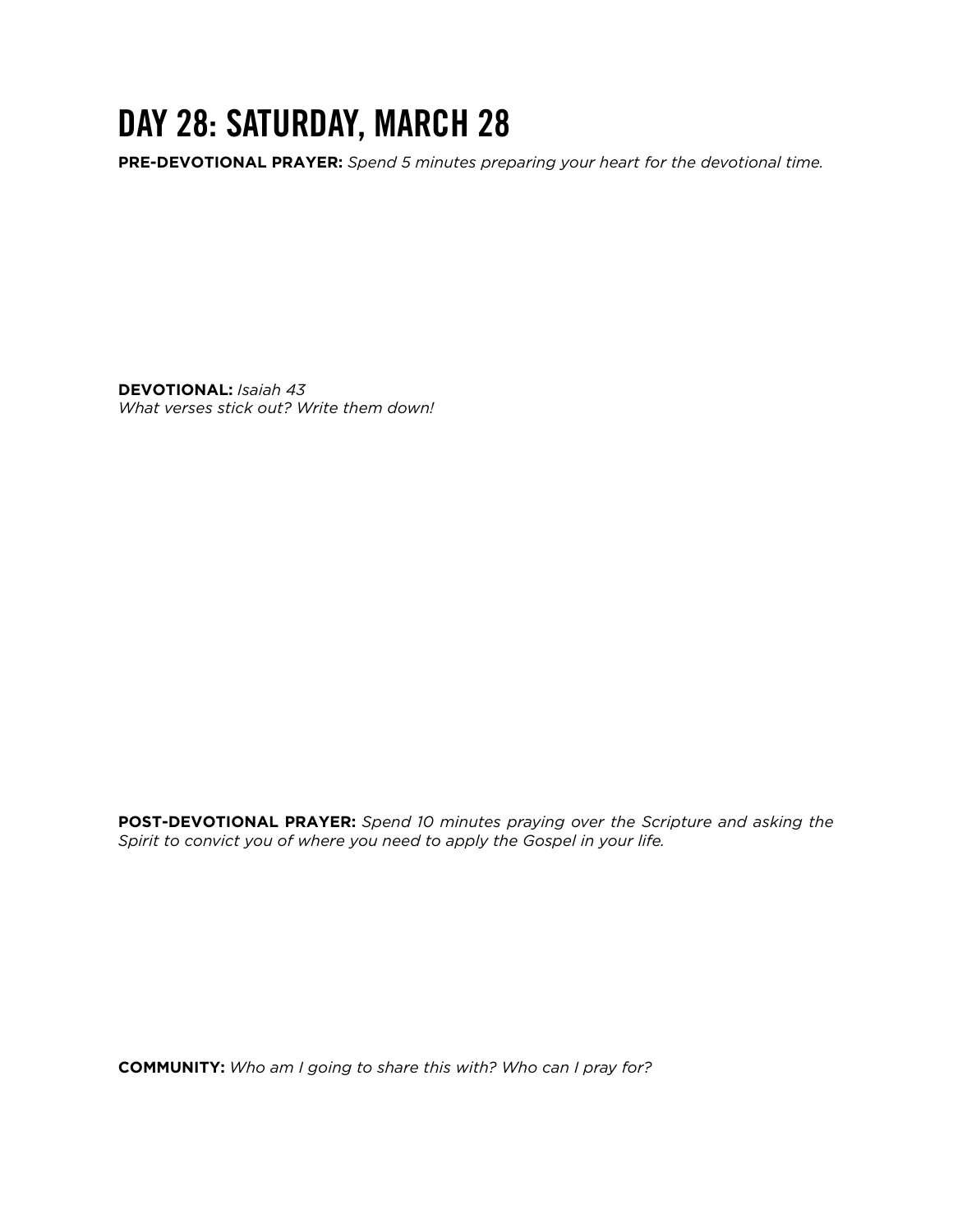#### **DAY 29: MONDAY, MARCH 30**

**PRE-DEVOTIONAL PRAYER:** *Spend 5 minutes preparing your heart for the devotional time.* 

**DEVOTIONAL:** *Genesis 22 What verses stick out? Write them down!* 

**POST-DEVOTIONAL PRAYER:** *Spend 10 minutes praying over the Scripture and asking the Spirit to convict you of where you need to apply the Gospel in your life.*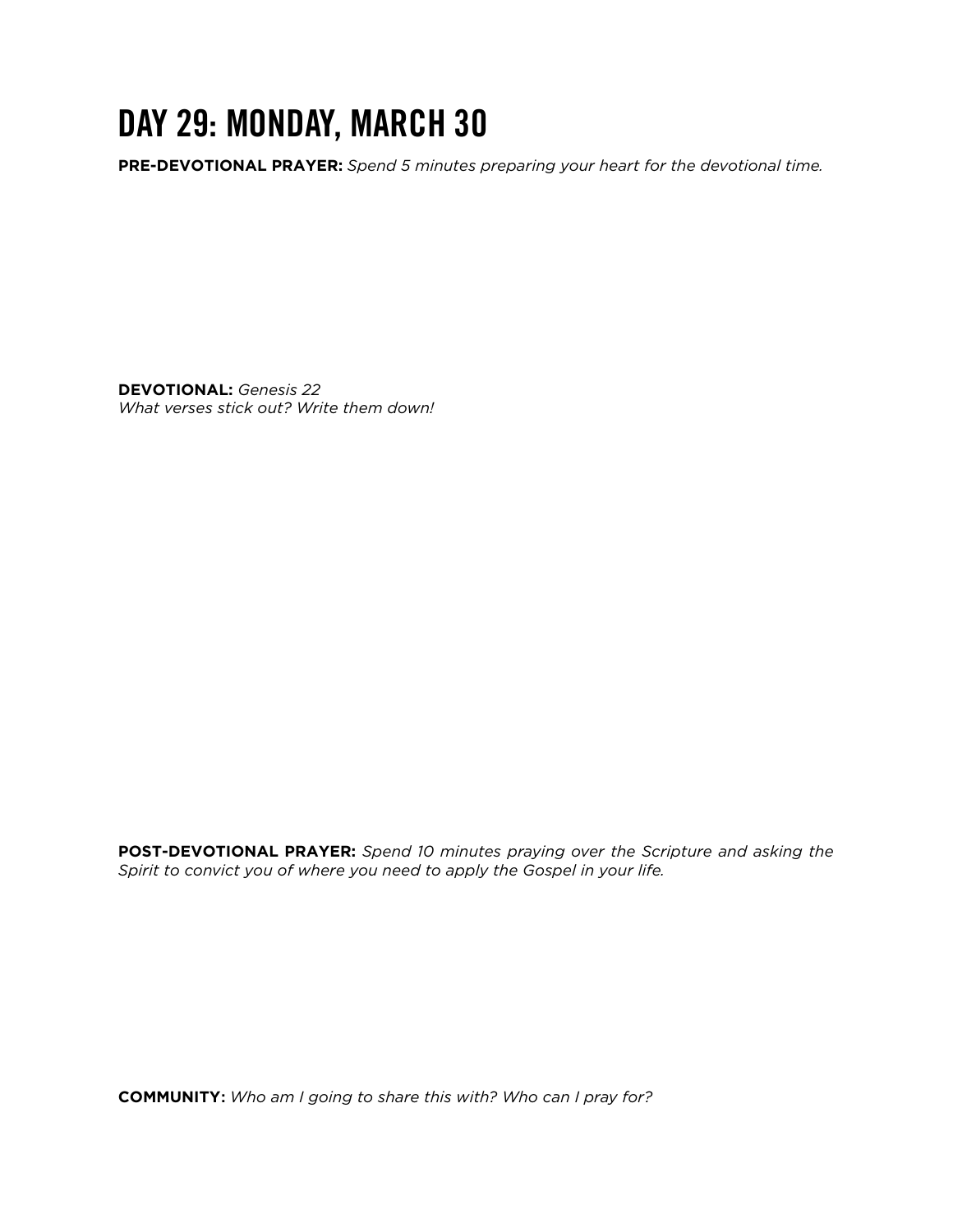#### **DAY 30: TUESDAY, MARCH 31**

**PRE-DEVOTIONAL PRAYER:** *Spend 5 minutes preparing your heart for the devotional time.* 

**DEVOTIONAL:** *Acts 13 What verses stick out? Write them down!* 

**POST-DEVOTIONAL PRAYER:** *Spend 10 minutes praying over the Scripture and asking the Spirit to convict you of where you need to apply the Gospel in your life.*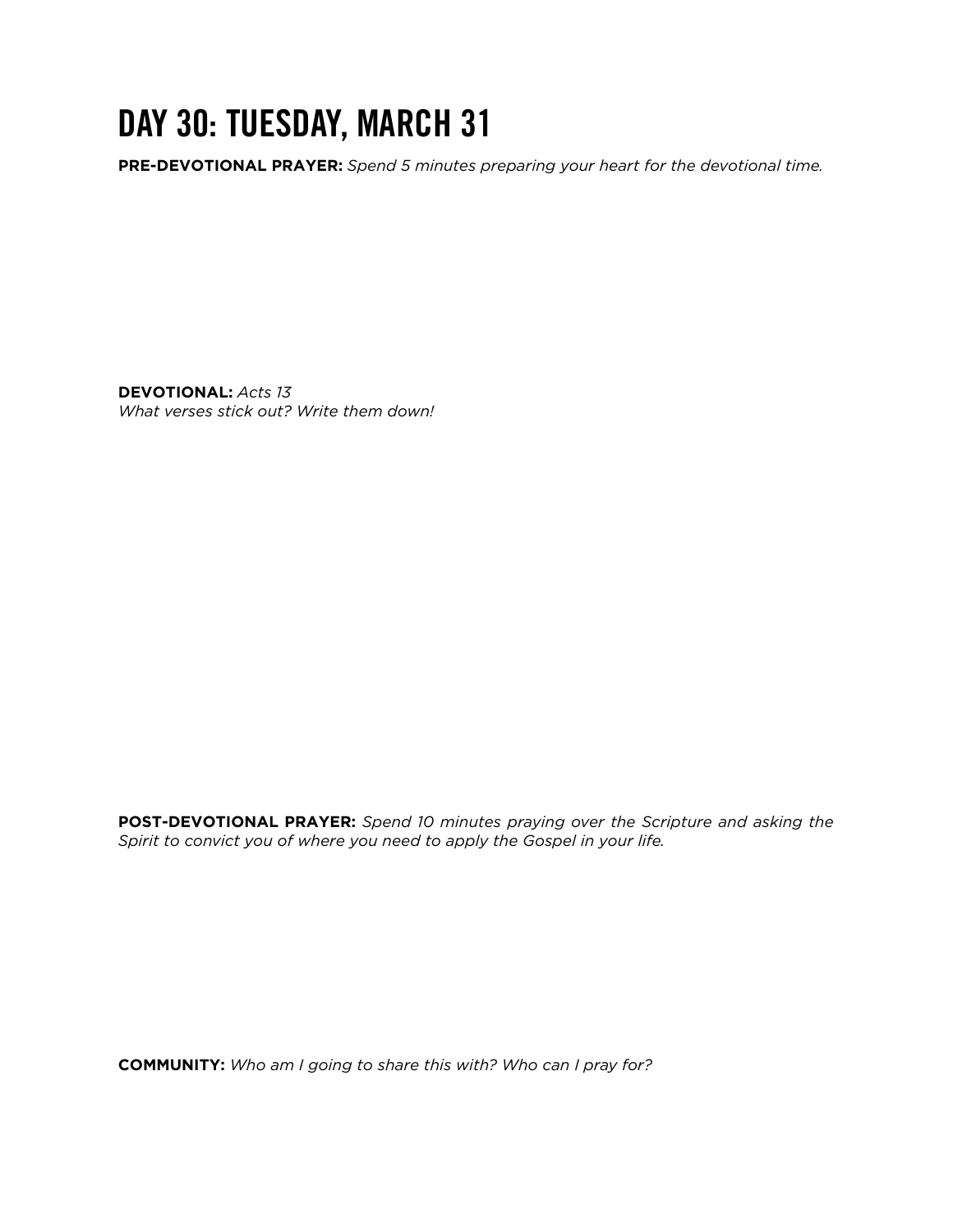# **DAY 31: WEDNESDAY, APRIL 1**

**PRE-DEVOTIONAL PRAYER:** *Spend 5 minutes preparing your heart for the devotional time.* 

**DEVOTIONAL:** *Matthew 8 What verses stick out? Write them down!* 

**POST-DEVOTIONAL PRAYER:** *Spend 10 minutes praying over the Scripture and asking the Spirit to convict you of where you need to apply the Gospel in your life.*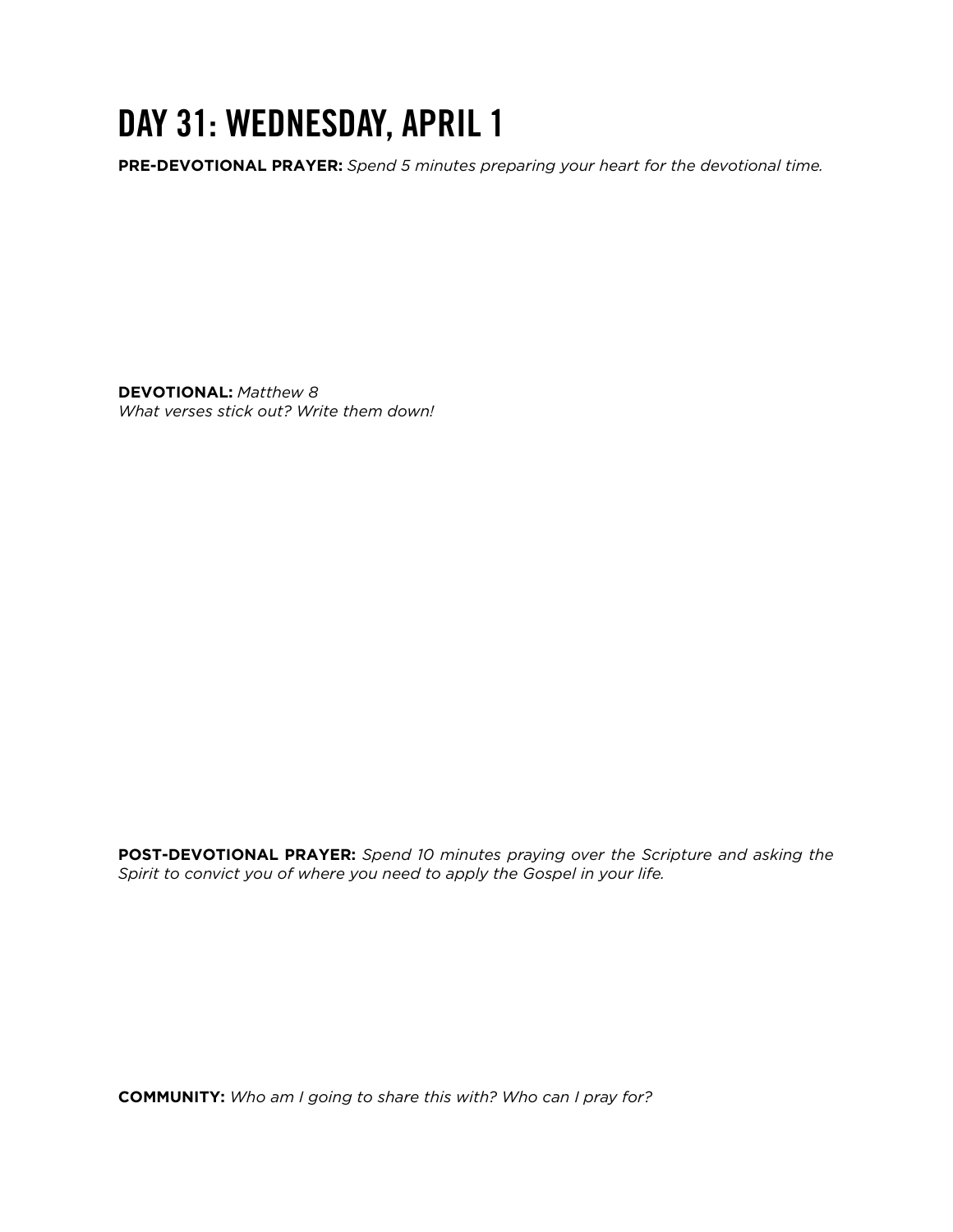#### **DAY 32: THURSDAY, APRIL 2**

**PRE-DEVOTIONAL PRAYER:** *Spend 5 minutes preparing your heart for the devotional time.* 

**DEVOTIONAL:** *John 7 What verses stick out? Write them down!* 

**POST-DEVOTIONAL PRAYER:** *Spend 10 minutes praying over the Scripture and asking the Spirit to convict you of where you need to apply the Gospel in your life.*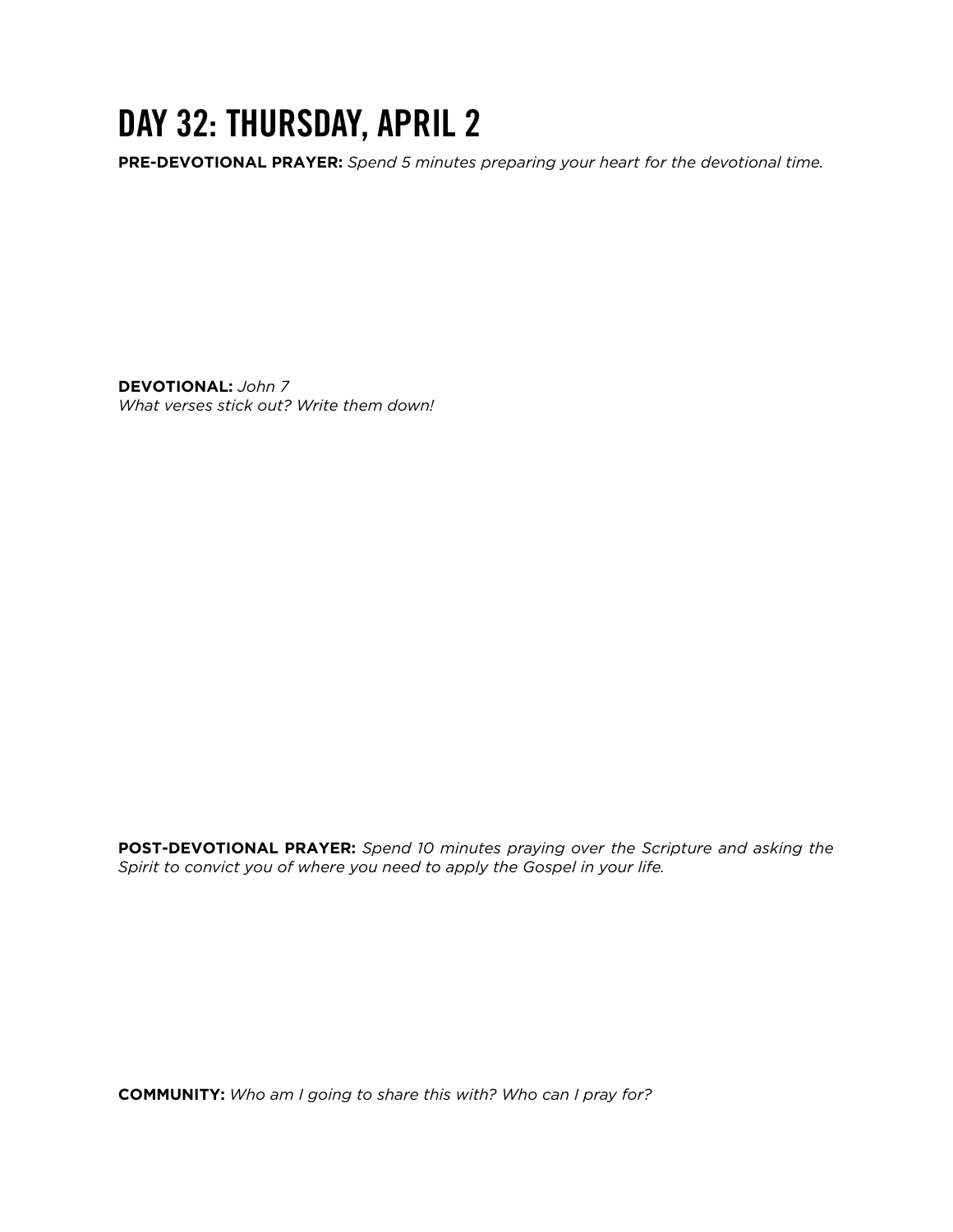# **DAY 33: FRIDAY, APRIL 3**

**PRE-DEVOTIONAL PRAYER:** *Spend 5 minutes preparing your heart for the devotional time.* 

**DEVOTIONAL:** *John 4 What verses stick out? Write them down!*

**POST-DEVOTIONAL PRAYER:** *Spend 10 minutes praying over the Scripture and asking the Spirit to convict you of where you need to apply the Gospel in your life.*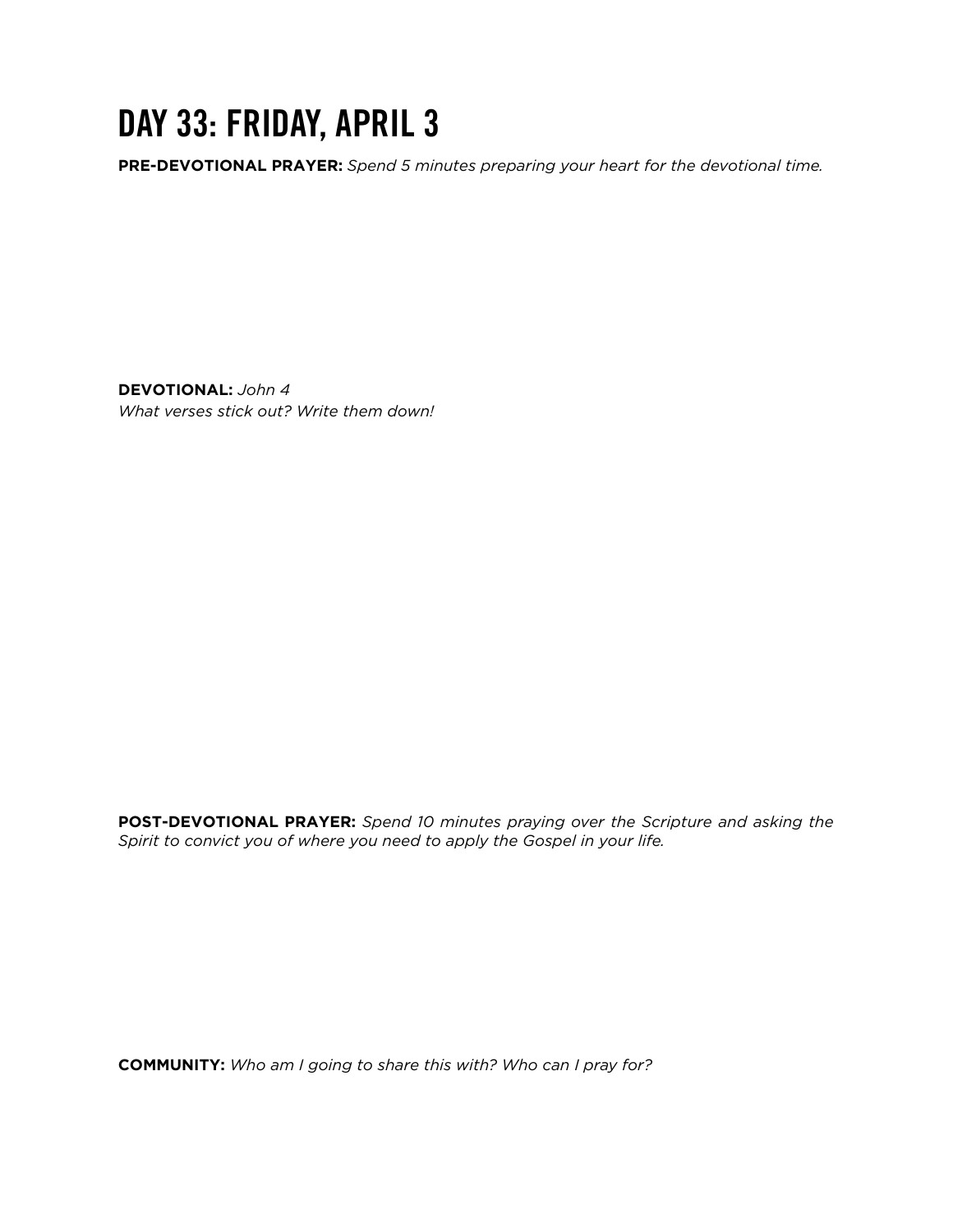# **DAY 34: SATURDAY, APRIL 4**

**PRE-DEVOTIONAL PRAYER:** *Spend 5 minutes preparing your heart for the devotional time.* 

**DEVOTIONAL:** *Luke 18 What verses stick out? Write them down!*

**POST-DEVOTIONAL PRAYER:** *Spend 10 minutes praying over the Scripture and asking the Spirit to convict you of where you need to apply the Gospel in your life.*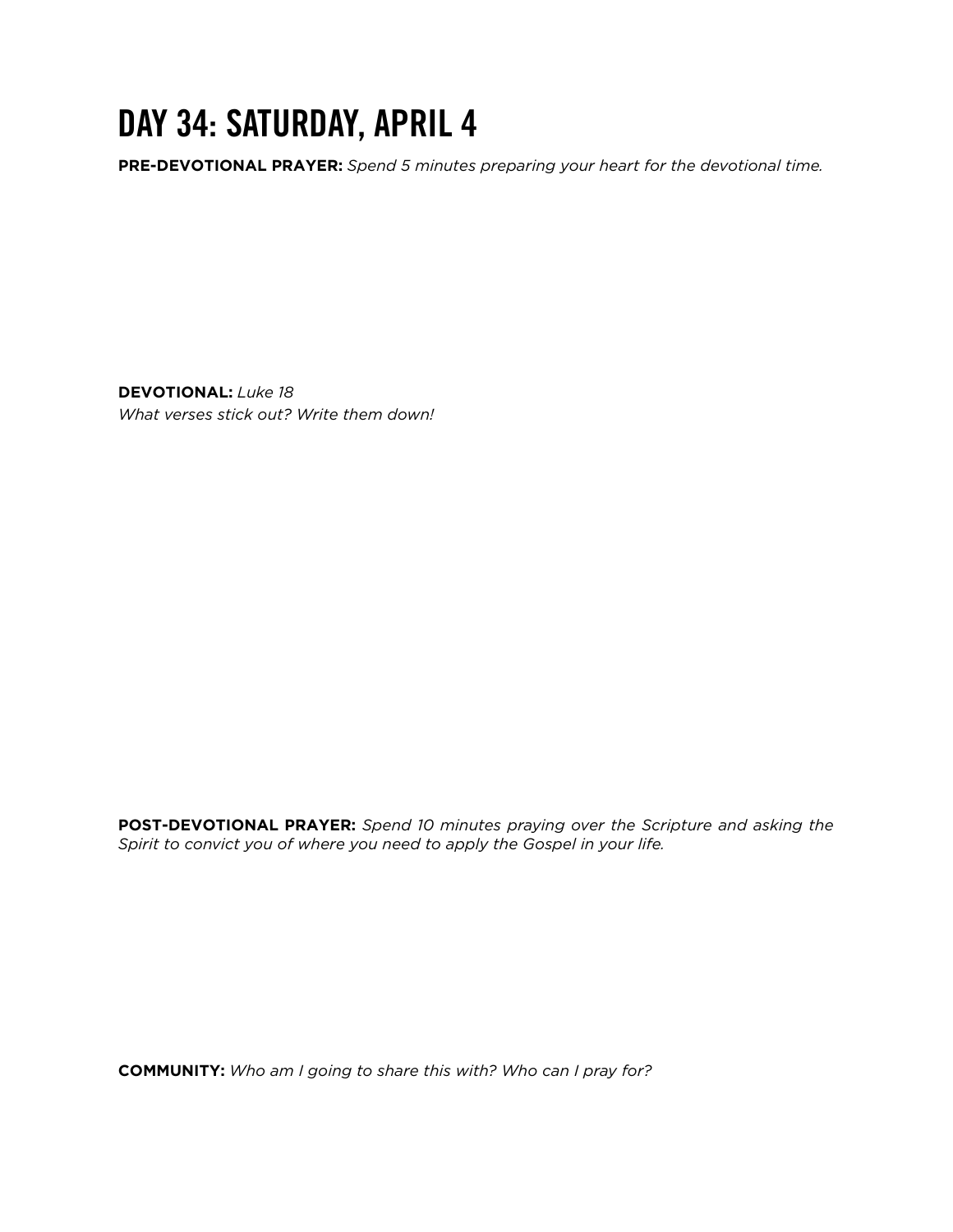# **DAY 35: MONDAY, APRIL 6**

**PRE-DEVOTIONAL PRAYER:** *Spend 5 minutes preparing your heart for the devotional time.* 

**DEVOTIONAL:** *Matthew 21 What verses stick out? Write them down!* 

**POST-DEVOTIONAL PRAYER:** *Spend 10 minutes praying over the Scripture and asking the Spirit to convict you of where you need to apply the Gospel in your life.*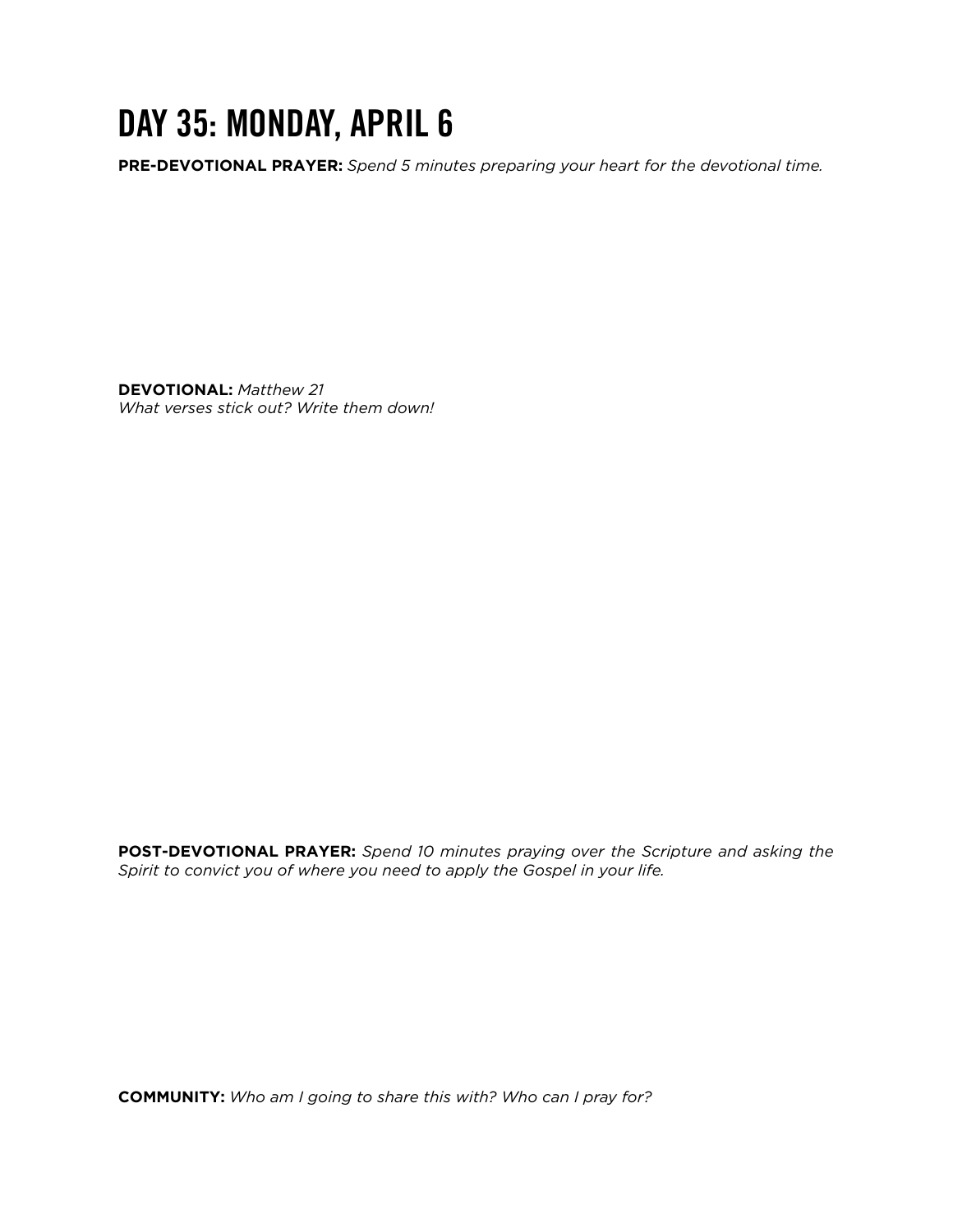# **DAY 36: TUESDAY, APRIL 7**

**PRE-DEVOTIONAL PRAYER:** *Spend 5 minutes preparing your heart for the devotional time.* 

**DEVOTIONAL:** *Luke 22 What verses stick out? Write them down!* 

**POST-DEVOTIONAL PRAYER:** *Spend 10 minutes praying over the Scripture and asking the Spirit to convict you of where you need to apply the Gospel in your life.*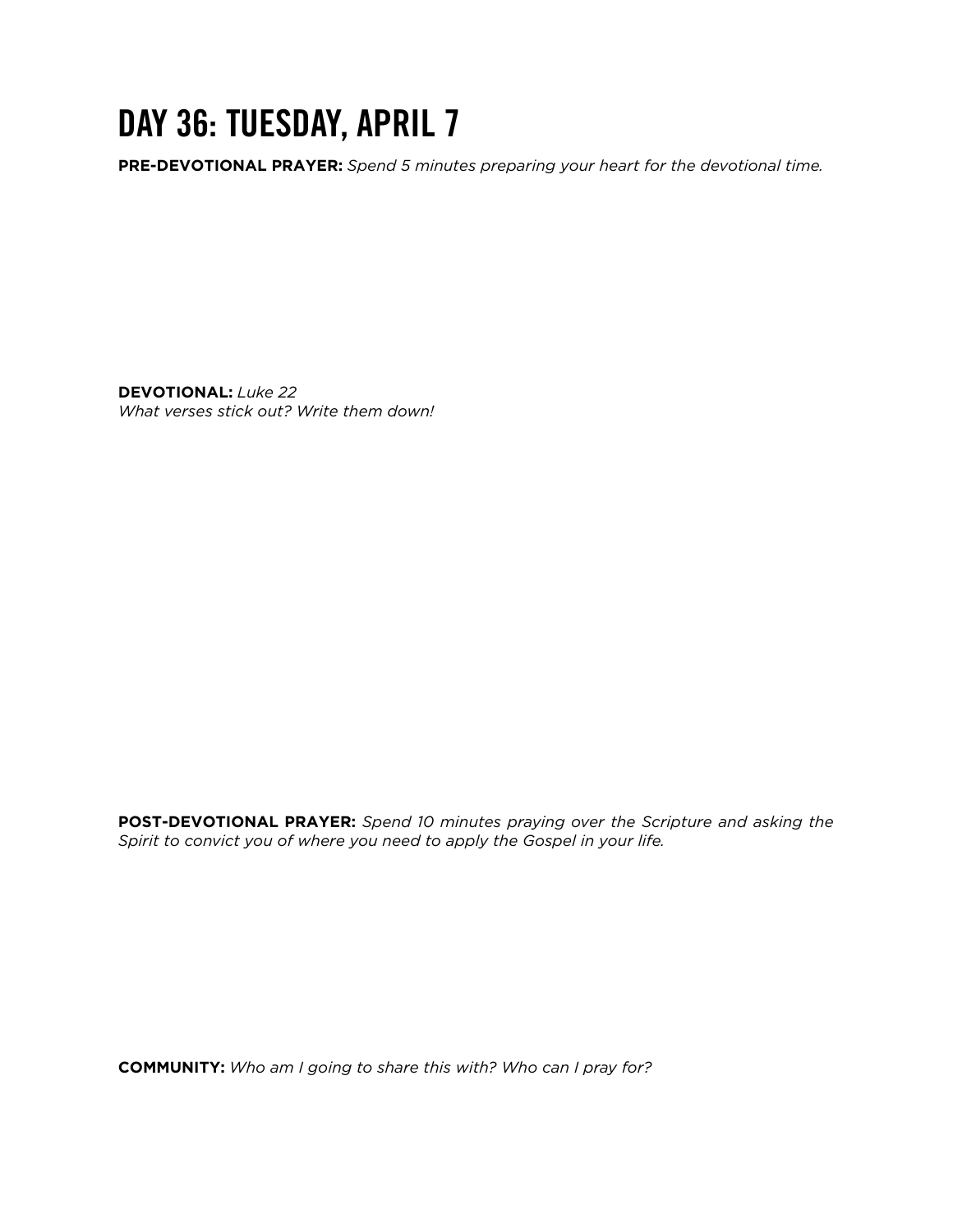# **DAY 37: WEDNESDAY, APRIL 8**

**PRE-DEVOTIONAL PRAYER:** *Spend 5 minutes preparing your heart for the devotional time.* 

**DEVOTIONAL:** *John 19 What verses stick out? Write them down!* 

**POST-DEVOTIONAL PRAYER:** *Spend 10 minutes praying over the Scripture and asking the Spirit to convict you of where you need to apply the Gospel in your life.*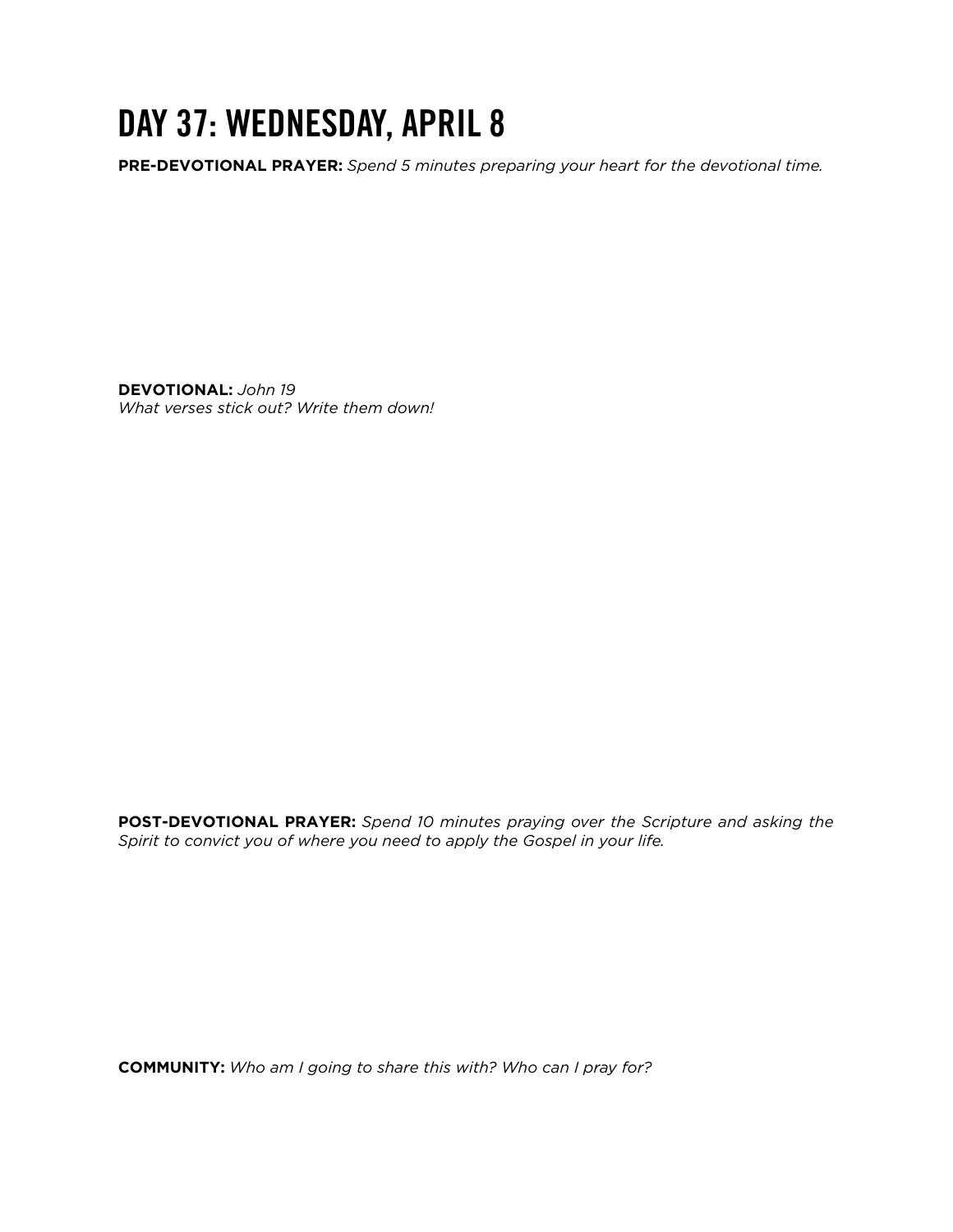# **DAY 38: THURSDAY, APRIL 9**

**PRE-DEVOTIONAL PRAYER:** *Spend 5 minutes preparing your heart for the devotional time.* 

**DEVOTIONAL:** *Luke 23 What verses stick out? Write them down!* 

**POST-DEVOTIONAL PRAYER:** *Spend 10 minutes praying over the Scripture and asking the Spirit to convict you of where you need to apply the Gospel in your life.*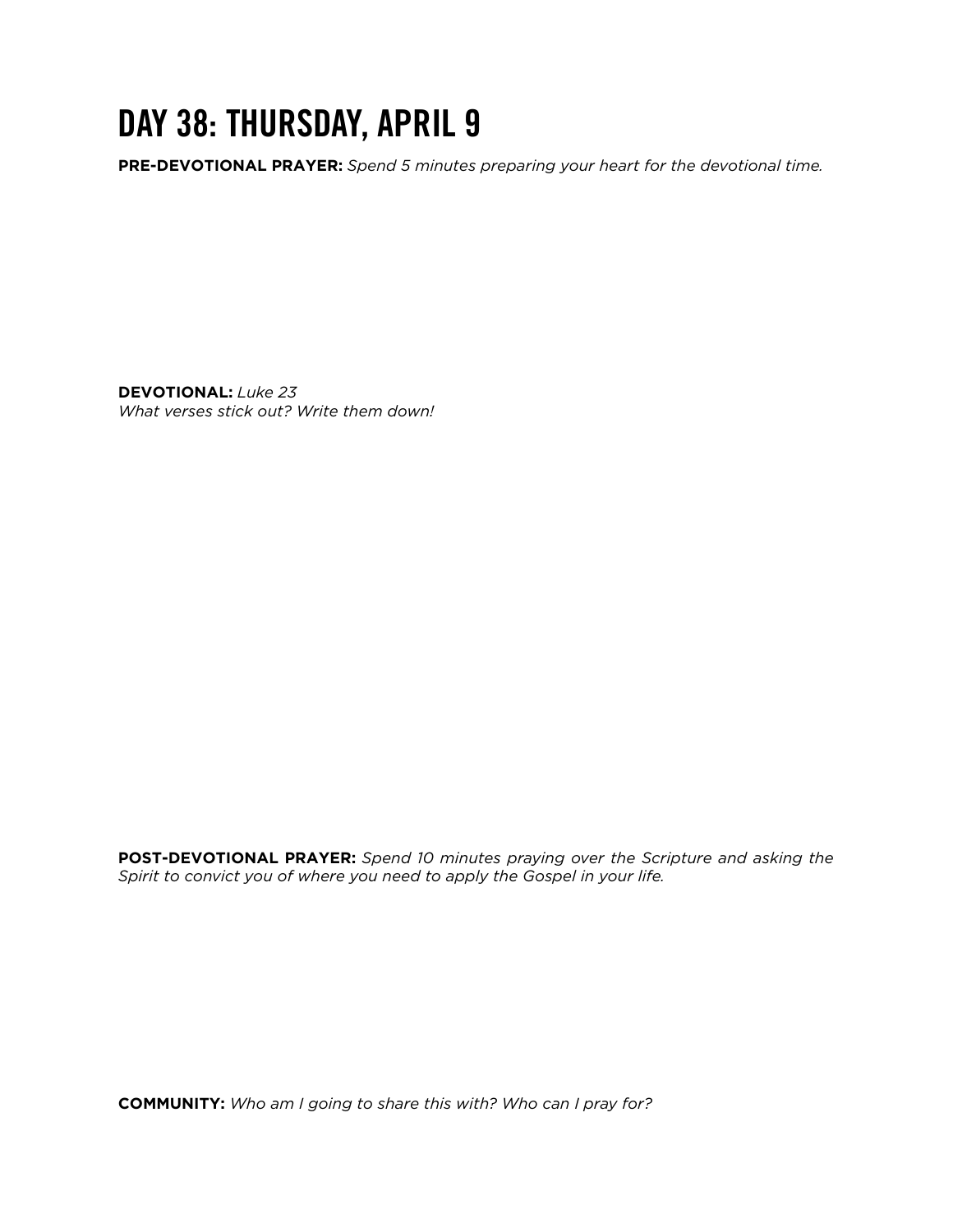#### **DAY 39: FRIDAY, APRIL 10**

**PRE-DEVOTIONAL PRAYER:** *Spend 5 minutes preparing your heart for the devotional time.* 

**DEVOTIONAL:** *Mark 15 What verses stick out? Write them down!* 

**POST-DEVOTIONAL PRAYER:** *Spend 10 minutes praying over the Scripture and asking the Spirit to convict you of where you need to apply the Gospel in your life.*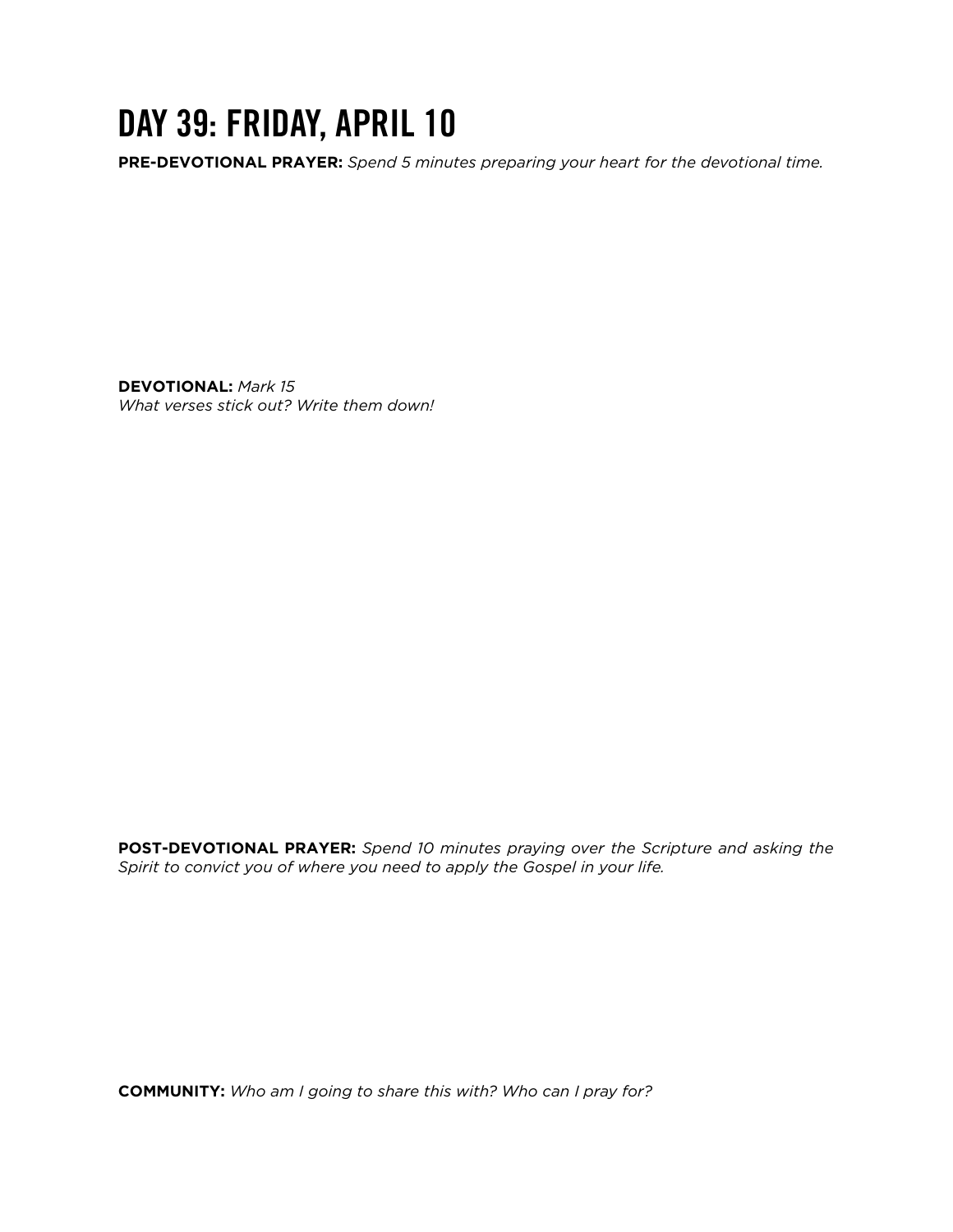# **DAY 40: SATURDAY, APRIL 11**

**PRE-DEVOTIONAL PRAYER:** *Spend 5 minutes preparing your heart for the devotional time.* 

**DEVOTIONAL:** *Matthew 27 What verses stick out? Write them down!* 

**POST-DEVOTIONAL PRAYER:** *Spend 10 minutes praying over the Scripture and asking the Spirit to convict you of where you need to apply the Gospel in your life.*